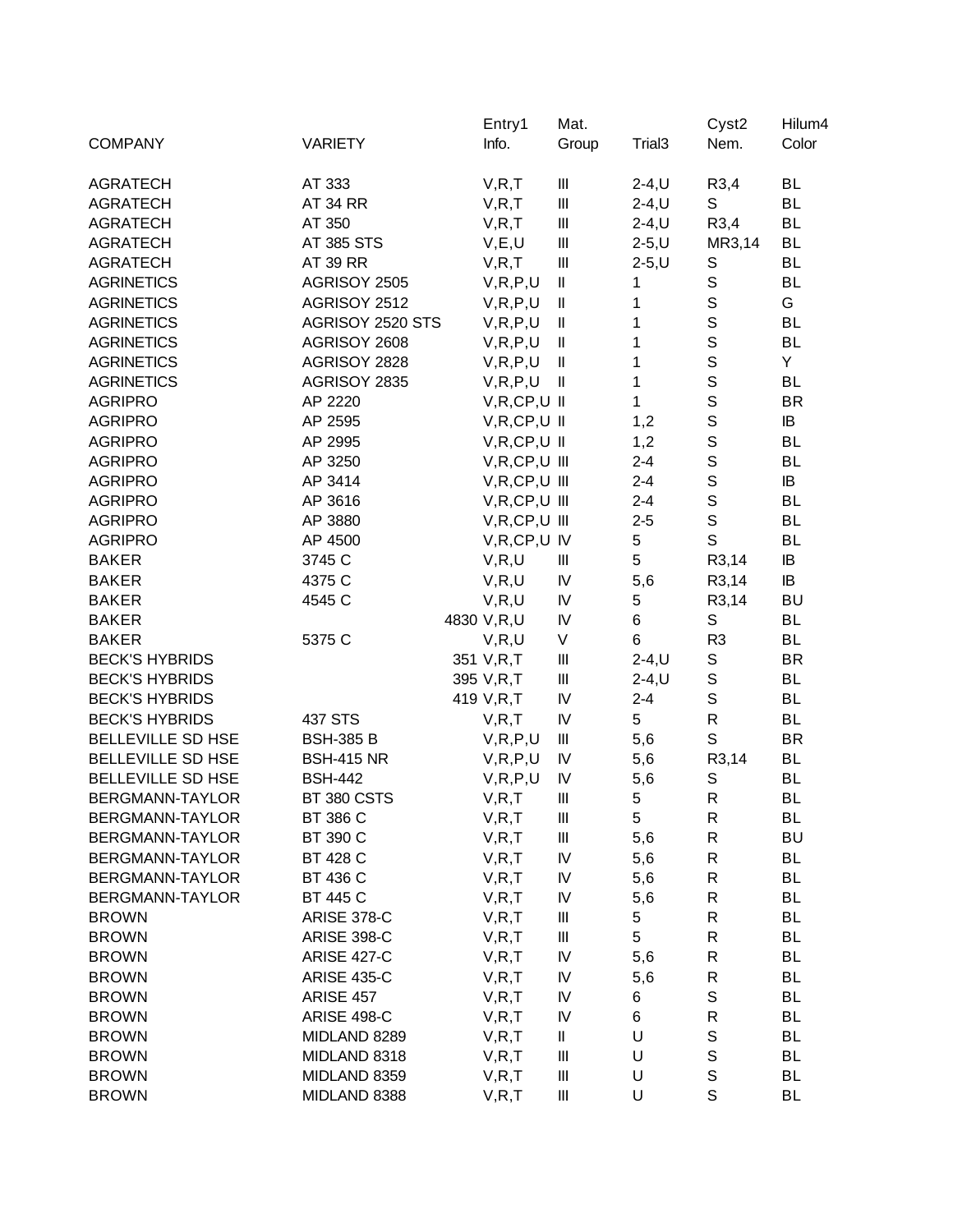| CALLAHAN         |                     | 3484 V, R, C, T  | IV                     | 5,6          | S              | BL        |
|------------------|---------------------|------------------|------------------------|--------------|----------------|-----------|
| <b>CALLAHAN</b>  | 6249 STS            | V, R, C, T       | Ш                      | 1            | $\mathbf S$    | <b>BL</b> |
| CALLAHAN         |                     | 6330 V, R, C, T  | $\mathbf{III}$         | $2 - 4$      | $\mathbb S$    | <b>BL</b> |
| <b>CALLAHAN</b>  |                     | 7317 V, R, C, T  | Ш                      | $2 - 4$      | $\mathbb S$    | BL        |
| <b>CALLAHAN</b>  |                     | 7383 V, R, C, T  | Ш                      | $2 - 6$      | $\mathbb S$    | <b>BR</b> |
| CALLAHAN         |                     | 7417 V, R, C, T  | IV                     | 5,6          | $\mathbb S$    | <b>BL</b> |
| CALLAHAN         | 8262 X              | V, E, C, T       | Ш                      | 1            | $\mathbf S$    | <b>BL</b> |
| <b>CALLAHAN</b>  |                     | 8275 V, R, C, T  | Ш                      | $1 - 4$      | $\mathbb S$    | <b>BR</b> |
| <b>CALLAHAN</b>  | 8348 X              | V, E, C, T       | Ш                      | $2 - 4$      | R3, MR4        | <b>BL</b> |
| <b>CALLAHAN</b>  |                     | 8363 V, R, C, T  | $\mathbf{  }$          | $2 - 4$      | S              | <b>BR</b> |
| CALLAHAN         | 9244 X              | V, E, C, T       | $\mathsf{I}\mathsf{I}$ | 1            | $\mathbb S$    | <b>BR</b> |
| <b>CALLAHAN</b>  | 9257 RRX            | V, E, C, T       | Ш                      | 1            | $\mathbf S$    | <b>BR</b> |
| CALLAHAN         | 9282 RRX            | V, E, C, T       | Ш                      | 1            | $\mathsf S$    | <b>BR</b> |
| CALLAHAN         | 9310 STSX           | V, E, C, T       | Ш                      | $2 - 4$      | S              | <b>BU</b> |
| CALLAHAN         | 9366 RRX            | V, E, C, T       | $\mathbf{III}$         | $2 - 4$      | MR3            | <b>BL</b> |
| <b>CALLAHAN</b>  | 9438 X              | V, E, C, T       | IV                     | $\,6$        | S              | <b>BR</b> |
| <b>CALLAHAN</b>  | 9454 X              | V, E, C, T       | IV                     | 5,6          | R3,4           | <b>BL</b> |
| <b>CROW'S</b>    |                     | 21008 V, R, P, U | $\mathsf{I}\mathsf{I}$ | 1            |                | <b>BR</b> |
| <b>CROW'S</b>    |                     | 24007 V, R, P, U | $\mathsf{I}\mathsf{I}$ | 1,2          |                | <b>BR</b> |
| <b>CROW'S</b>    |                     | 28003 V,R,P,U    | Ш                      | $1 - 4, U$   |                | BL        |
| <b>CROW'S</b>    |                     | 32003 V,R,P,U    | Ш                      | $2 - 4$      |                | BL        |
| <b>CROW'S</b>    |                     | 40002 V,R,P,U    | IV                     | 6            |                | <b>BL</b> |
| <b>CROW'S</b>    |                     | 43004 V, R, P, U | IV                     | 5,6          |                | <b>BL</b> |
| <b>DAIRYLAND</b> | <b>DSR-180 STS</b>  | X,B,R,C,U        |                        | 1            | S              | BL        |
| <b>DAIRYLAND</b> | <b>DSR-220 STS</b>  |                  |                        |              | $\mathbf S$    | <b>BL</b> |
| <b>DAIRYLAND</b> | <b>DSR-246 STS</b>  | V, R, C, U       | Ш                      | 1<br>1       | $\mathbb S$    | <b>BL</b> |
|                  |                     | V, R, C, U       | Ш                      | U            | $\mathbb S$    |           |
| <b>DAIRYLAND</b> | <b>DSR-271 RR</b>   | V, R, C, U       | Ш                      |              |                | <b>BL</b> |
| <b>DAIRYLAND</b> | <b>DSR-277</b>      | V, R, C, U       | Ш                      | $1 - 4, U$   | $\mathbb S$    | <b>BL</b> |
| <b>DAIRYLAND</b> | <b>DSR-300</b>      | V, R, C, U       | Ш                      | $1 - 4, U$   | $\mathbf S$    | G         |
| <b>DAIRYLAND</b> | DSR-314 STS         | V, R, C, U       | Ш                      | $\mathbf{1}$ | $\mathbb S$    | <b>BL</b> |
| <b>DAIRYLAND</b> | <b>DSR-321 RR</b>   | V, R, C, U       | Ш                      | U            | S              | <b>BL</b> |
| <b>DAIRYLAND</b> | <b>DSR-325</b>      | V, R, C, U       | Ш                      | $1-4, U$     | R3, MR14       | <b>BL</b> |
| <b>DAIRYLAND</b> | <b>DSR-338 STS</b>  | V, R, C, U       | Ш                      | $1 - 4, U$   | R3, MR14       | <b>BL</b> |
| <b>DAIRYLAND</b> | <b>DSR-351 RR</b>   | V, R, C, U       | Ш                      | U            | S              | <b>BL</b> |
| <b>DAIRYLAND</b> | <b>DSR-400 STS</b>  | V, R, C, U       | $\mathbf{III}$         | $2 - 4$      | S              | <b>BL</b> |
| DAIRYLAND        | <b>DSR-418</b>      | V, R, C, U       | IV                     | $2 - 4$      | S              | BL        |
| <b>DAIRYLAND</b> | DST-2329 N          | V, E, C, U       | Ш                      | $1 - 4, U$   | R3, MR14       | BL        |
| <b>DAIRYLAND</b> | <b>DST-2332 STS</b> | V, E, C, U       | Ш                      | $1 - 4, U$   | S              | BL        |
| <b>DAIRYLAND</b> | <b>DST-2333</b>     | V, E, C, U       | Ш                      | 1, U         | S              | BL        |
| <b>DAIRYLAND</b> | <b>DST-3313 STS</b> | V, E, C, U       | Ш                      | $2 - 4$      | R3, MR14       | BL        |
| <b>DEKALB</b>    | CX 232              | V, R, T          | $\mathsf{I}\mathsf{I}$ | 1            | S              | <b>BR</b> |
| <b>DEKALB</b>    | CX 253              | V, R, T          | $\mathsf{I}\mathsf{I}$ | $\mathbf 1$  | $\mathbf S$    | IB        |
| <b>DEKALB</b>    | CX 277              | V, R, T          | $\mathsf{I}\mathsf{I}$ | 1,2          | $\mathbb S$    | <b>BL</b> |
| <b>DEKALB</b>    | CX 284 C            | V, R, T          | $\mathsf{I}\mathsf{I}$ | 1,2          | R              | BL        |
| <b>DEKALB</b>    | CX 289              | V, R, T          | Ш                      | $\mathbf 1$  | $\mathbf S$    | <b>BU</b> |
| <b>DEKALB</b>    | CX 295              | V, R, T          | $\mathsf{I}\mathsf{I}$ | 1,2          | $\mathbf S$    | <b>BR</b> |
| <b>DEKALB</b>    | CX 302 C            | V, R, T          | $\parallel \parallel$  | 1,2          | R              | BL        |
| <b>DEKALB</b>    | CX 339 C            | V, R, T          | $\parallel \parallel$  | $2 - 4$      | R <sub>3</sub> | BL        |
| <b>DEKALB</b>    | CX 348              | V, R, T          | $\parallel \parallel$  | $2 - 4$      | S              | BL        |
| <b>DEKALB</b>    | CX 364 C            | V, R, T          | $\parallel \parallel$  | $2 - 5$      | R <sub>3</sub> | <b>BL</b> |
|                  |                     |                  |                        |              |                |           |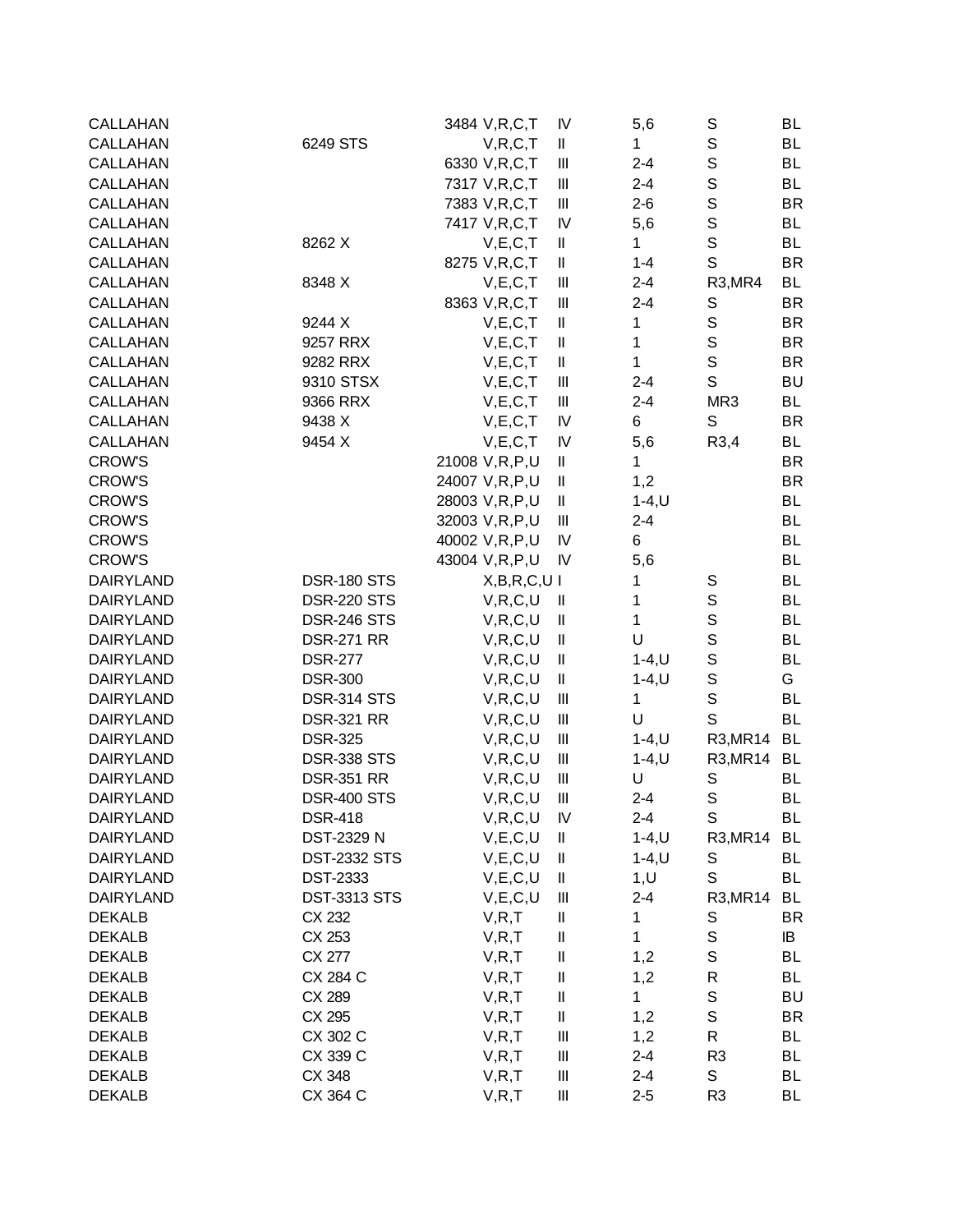| <b>DEKALB</b>      | CX 375             | V, R, T      | Ш                                     | 4            | ${\mathsf S}$            | BL        |
|--------------------|--------------------|--------------|---------------------------------------|--------------|--------------------------|-----------|
| <b>DEKALB</b>      | CX 393 C           | V, R, T      | $\ensuremath{\mathsf{III}}\xspace$    | 3, 5, 6      | R <sub>3</sub>           | <b>BL</b> |
| <b>DEKALB</b>      | CX 400             | V, R, U      | IV                                    | 3, 5, 6      | S                        | BL        |
| <b>DEKALB</b>      | CX 420 C           | V, R, U      | IV                                    | 5,6          | R <sub>3</sub>           | BL        |
| <b>DEKALB</b>      | CX 445             | V, R, U      | IV                                    | 5,6          | $\mathbb S$              | BL        |
| <b>DEKALB</b>      | CX 450 C           | V, R, T      | IV                                    | 5,6          | R <sub>3</sub>           | <b>BL</b> |
| <b>DEKALB</b>      | CX 470 C           | V, R, U      | IV                                    | 5,6          | R <sub>3</sub>           | <b>BL</b> |
| <b>DEKALB</b>      | CX 494             | V, R, T      | IV                                    | 6            | S                        | <b>BL</b> |
| <b>DEKALB</b>      | CX 496 C           | V, R, T      | IV                                    | 5,6          | R <sub>3</sub>           | <b>BL</b> |
| <b>DEKALB</b>      | CX 510 C           | V, R, T      | V                                     | 6            | R <sub>3</sub>           | <b>BL</b> |
| <b>DEKALB</b>      | CX 553 C           | V, R, T      | V                                     | 6            | MR3                      | <b>BL</b> |
| <b>DELTAPINE</b>   | DP 3478            | V, R, P, U   | IV                                    | 6            | S                        | <b>BL</b> |
| <b>DELTAPINE</b>   | DP 3519 S          | V, R, P, U   | V                                     | 6            | R3,9,14                  | <b>BU</b> |
| <b>DELTAPINE</b>   | DP 5354            | V, R, P, U   | V                                     | 6            | S                        | IB        |
| <b>DERAEDT</b>     |                    | 1999 V, R, T | T                                     | 1            |                          | <b>BL</b> |
| <b>DERAEDT</b>     |                    | 2333 V, R, T | II                                    | 1            |                          | BL        |
| <b>DERAEDT</b>     |                    | 2644 V,R,T   | $\mathsf{I}\mathsf{I}$                | 1            |                          | <b>BL</b> |
| <b>DERAEDT</b>     |                    | 2710 V,R,T   | $\mathsf{I}\mathsf{I}$                | $\mathbf{1}$ |                          | <b>BL</b> |
| <b>DIENER</b>      | DB 269             | V, R, T      | II                                    | $1 - 4$      | S                        | <b>BL</b> |
| <b>DIENER</b>      | DB 280 C           | V, R, T      | Ш                                     | 1,2          | R3, M4                   | BL        |
| <b>DIENER</b>      | DB 289             | V, R, T      | Ш                                     | $1 - 4$      | S                        | BL        |
| <b>DIENER</b>      | DB 304             | V, R, T      | $\begin{array}{c} \Pi \end{array}$    | $1 - 4$      | S                        | <b>BL</b> |
| <b>DIENER</b>      | DB 329 C           | V, R, T      | $\ensuremath{\mathsf{III}}\xspace$    | $2 - 4$      | R3, M4                   | <b>BL</b> |
| <b>DIENER</b>      | DB 332 S           | V, R, T      | $\begin{array}{c} \hline \end{array}$ | $2 - 4$      | $\mathbb S$              | BL        |
| <b>DIENER</b>      | DB 336             |              |                                       | $2 - 4$      | ${\mathsf S}$            | BL        |
|                    |                    | V, R, T      | Ш                                     |              | $\mathsf S$              |           |
| <b>DIENER</b>      | DB 352             | V, R, T      | $\begin{array}{c} \hline \end{array}$ | $2 - 4$      |                          | <b>BR</b> |
| <b>DIENER</b>      | DB 359 C           | V, R, T      | $\ensuremath{\mathsf{III}}\xspace$    | 4            | R3,4                     | <b>BL</b> |
| <b>DIENER</b>      | <b>DB 377</b>      | V, R, T      | $\begin{array}{c} \Pi \end{array}$    | 4,5          | S                        | <b>BR</b> |
| <b>DIENER</b>      | DB 404 C           | V, R, T      | IV                                    | 6            | R3,14?                   | <b>BL</b> |
| <b>DIENER</b>      | <b>DB 442 C</b>    | V, R, T      | IV                                    | 5,6          | R3,4                     | <b>BR</b> |
| <b>DIENER</b>      | <b>DBXV 9261 C</b> | V, E, T      | Ш                                     | 1,2          | R <sub>3</sub>           | <b>BL</b> |
| <b>DIENER</b>      | <b>DBXV 9275</b>   | V, E, T      | Ш                                     | $\mathbf{1}$ | S                        | BL        |
| <b>DIENER</b>      | <b>DBXV 929 S</b>  | V, E, T      | $\mathsf{I}\mathsf{I}$                | $2 - 4$      | $\mathsf S$              | BL        |
| <b>DIENER</b>      | <b>DBXV 934 S</b>  | V, E, T      | $\begin{array}{c} \hline \end{array}$ | 4            | $\mathsf S$              | BL        |
| <b>DIENER</b>      | DBXV 936 CS        | V, E, T      | $\begin{array}{c} \hline \end{array}$ | 4            | R <sub>3</sub>           | <b>BL</b> |
| <b>DIENER</b>      | DBXV 9361 C        | V, E, T      | Ш                                     | 4            | R <sub>3</sub> ,14       | BL        |
| <b>DIENER</b>      | <b>DBXV 939 S</b>  | V, E, T      | $\begin{array}{c} \Pi \end{array}$    | 5            | S                        | <b>BL</b> |
| <b>DIENER</b>      | <b>DBXV 9431 C</b> | V, E, T      | IV                                    | 6            | R3, M14                  | <b>BL</b> |
| <b>DIENER</b>      | <b>DBXV 946 C</b>  | V, E, T      | IV                                    | 6            | R <sub>3</sub>           | <b>BL</b> |
| <b>EXCEL BRAND</b> |                    | 6398 V,R,U   | $\begin{array}{c} \Pi \end{array}$    | 5            | MR3, MS14 BU             |           |
| <b>EXCEL BRAND</b> |                    | 6431 V,R,U   | IV                                    | 5,6          | MR3, MS1 <sup>2</sup> BU |           |
| <b>EXCEL BRAND</b> |                    | 6467 V,R,U   | IV                                    | 6            | R3, MS14                 | BL        |
| <b>EXCEL BRAND</b> |                    | 6529 V,R,U   | V                                     | 6            |                          | <b>BU</b> |
| <b>EXCEL BRAND</b> |                    | 6530 V,R,U   | V                                     | 6            | R3, MR14                 | BL        |
| <b>EXCEL BRAND</b> | 7385 STS           | V, R, U      | $\begin{array}{c} \Pi \end{array}$    | 5            | MR3,14                   | <b>BL</b> |
| <b>EXCEL BRAND</b> | 7402 STS           | V, R, U      | IV                                    | 5            | S                        | BL        |
| <b>FREEDOM</b>     |                    | 4333 V, R, U | $\begin{array}{c} \Pi \end{array}$    | 4            | R                        | IB        |
| <b>FREEDOM</b>     |                    | 4351 V,R,U   | $\begin{array}{c} \hline \end{array}$ | 4            | $\mathsf{R}$             | BL        |
| <b>FREEMAN</b>     | F-3698 N           | X, V, R, U   | Ш                                     | $2 - 4$      | R3,4                     | <b>BL</b> |
| <b>FREEMAN</b>     | F-3897             | X, V, R, U   | Ш                                     | $2 - 4$      | S                        | <b>BL</b> |
|                    |                    |              |                                       |              |                          |           |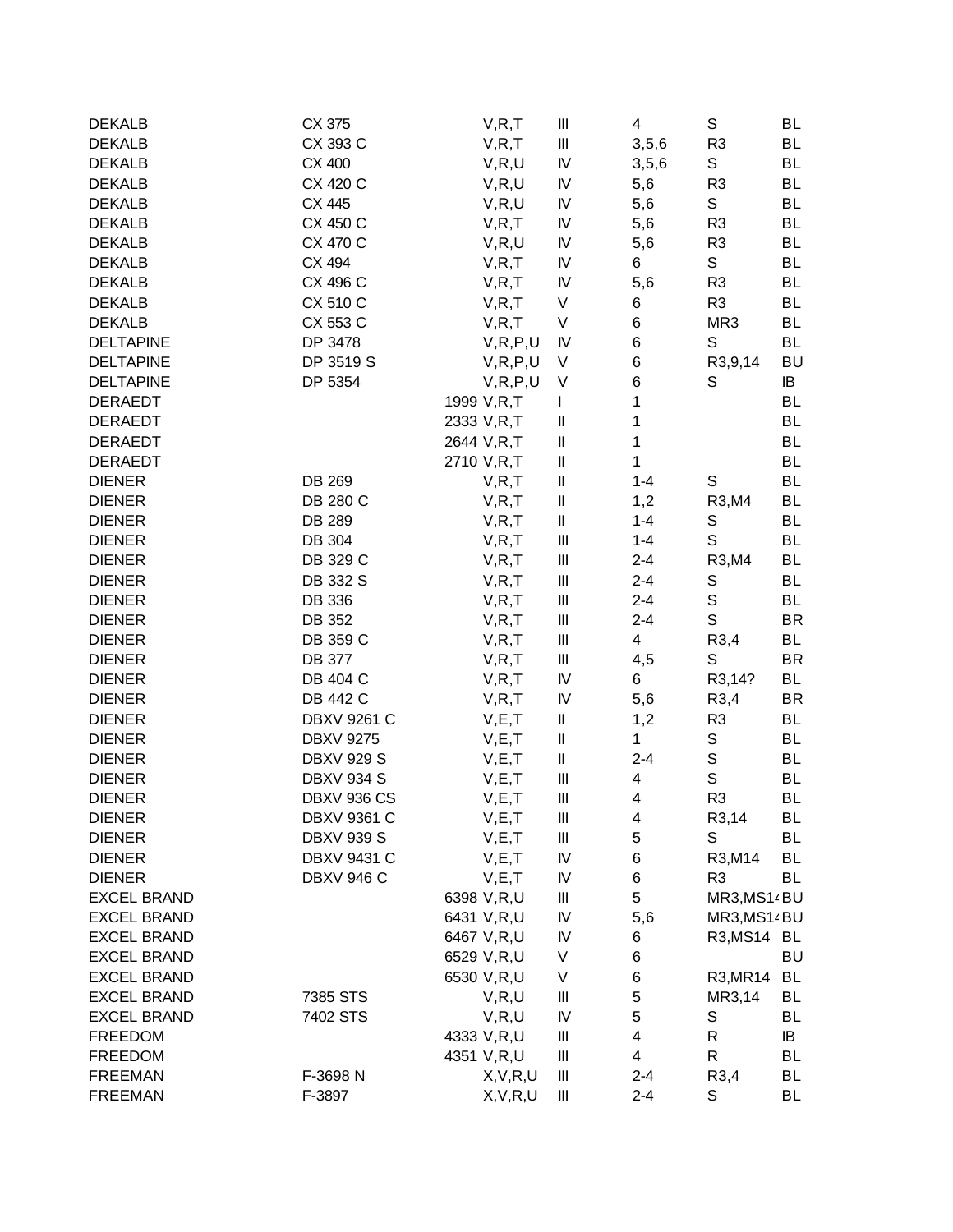| <b>GARST SEED CO</b>  | D 205          | V, R, U         | $\mathsf{I}\mathsf{I}$                | 1              | S              | <b>BL</b> |
|-----------------------|----------------|-----------------|---------------------------------------|----------------|----------------|-----------|
| <b>GARST SEED CO</b>  | D 236          | V, R, U         | $\mathsf{I}\mathsf{I}$                | 1              | $\mathbb S$    | М         |
| <b>GARST SEED CO</b>  | D 265          | V, R, U         | II                                    | 1,2            | $\mathsf S$    | <b>BR</b> |
| <b>GARST SEED CO</b>  | D 308          | V, R, U         | $\begin{array}{c} \hline \end{array}$ | 1, 2, U        | $\mathbb S$    | BL        |
| <b>GARST SEED CO</b>  | D 350          | V, R, U         | Ш                                     | $2-4, U$       | $\mathbb S$    | <b>BR</b> |
| <b>GARST SEED CO</b>  | D 398          | V, R, U         | Ш                                     | $2-5, U$       | $\mathbb S$    | BL        |
| <b>GARST SEED CO</b>  | EX 8208        | V, E, U         | $\mathsf{I}\mathsf{I}$                | 1              | S              | Y         |
| <b>GARST SEED CO</b>  | EX 8270        | V, E, U         | $\mathsf{I}\mathsf{I}$                | 1, U           | $\mathbb S$    | <b>BR</b> |
| <b>GARST SEED CO</b>  | EX 8445        | V, E, U         | IV                                    | 5              | ${\sf R}$      | IB        |
| <b>GATEWAY</b>        |                | 390 V,R,C,U     | $\begin{array}{c} \hline \end{array}$ | 5              | $\mathbf S$    | BL        |
| <b>GATEWAY</b>        |                | 430 V, R, C, U  | IV                                    | 5              | $\mathsf S$    | BL        |
| <b>GATEWAY</b>        |                | 470 V,R,C,U     | IV                                    | 6              | $\mathsf{S}$   | BL        |
| <b>GATEWAY</b>        |                | 493 V, R, C, U  | IV                                    | 6              | R <sub>3</sub> | <b>BL</b> |
| <b>GOLDEN HARVEST</b> | H-1237         | V, R, U         | Ш                                     | 1              | $\mathbb S$    | <b>BR</b> |
| <b>GOLDEN HARVEST</b> | H-1242 STS     | V, R, T         | II                                    | 1              | $\mathsf S$    | <b>BL</b> |
| <b>GOLDEN HARVEST</b> | H-1263         | V, R, U         | II                                    | 1              | $\mathbf S$    | <b>BL</b> |
| <b>GOLDEN HARVEST</b> | H-1279         | V, R, U         | $\mathsf{I}\mathsf{I}$                | 1              | $\mathsf S$    | <b>BR</b> |
| <b>GOLDEN HARVEST</b> | H-1282         | V, R, T         | Ш                                     | $1 - 4$        | $\mathsf{S}$   | <b>BL</b> |
| <b>GOLDEN HARVEST</b> | H-1286         | V, R, U         | Ш                                     | 1              | $\mathsf R$    | <b>BL</b> |
| <b>GOLDEN HARVEST</b> | H-1316         | V, R, T         | $\begin{array}{c} \hline \end{array}$ | $1 - 4$        | $\mathbf S$    | <b>BL</b> |
| <b>GOLDEN HARVEST</b> | H-1353         | V, R, U         | $\begin{array}{c} \Pi \end{array}$    | 4,5            | S              | <b>BR</b> |
| <b>GOLDEN HARVEST</b> | H-1365         | V, R, T         | $\begin{array}{c} \Pi \end{array}$    | 4,5            | R3,14          | <b>BL</b> |
| <b>GOLDEN HARVEST</b> | H-1383         | V, R, T         | $\begin{array}{c} \Pi \end{array}$    | $2 - 5$        | S              | <b>BR</b> |
| <b>GOLDEN HARVEST</b> | H-1454         | V, R, U         | IV                                    | 5              | R3,14          | <b>BU</b> |
| <b>GOLDEN HARVEST</b> | $X-251$        | V, E, U         | $\mathsf{I}\mathsf{I}$                | 1              | S              | <b>BR</b> |
| <b>GOLDEN HARVEST</b> | $X-267$        | V, E, U         | Ш                                     | 1              | R3,14          | BL        |
| <b>GOLDEN HARVEST</b> | X-315 STS      | V, E, U         | $\mathbf{III}$                        | 3              | S              | <b>BU</b> |
| <b>GOLDEN HARVEST</b> | X-350 STS      | V, E, U         | $\begin{array}{c} \Pi \end{array}$    | 3              | $\mathbb S$    | BL        |
| <b>GOLDEN HARVEST</b> | $X-415$        | V, E, U         | IV                                    | 5              | $\mathbb S$    | <b>BL</b> |
| <b>GOLDEN HARVEST</b> | X-82705        | V, E, U         | Ш                                     | 1              | $\mathsf{S}$   | <b>BR</b> |
| <b>GOOD BUDDY</b>     | GB 402 C       | V, R, P, U      | $\begin{array}{c} \hline \end{array}$ | 5              | R3,4           | <b>BR</b> |
| <b>GREAT LAKES</b>    | GL 2334        | X, V, R, U      | $\mathsf{I}\mathsf{I}$                | 1              | S              | <b>BR</b> |
| <b>GREAT LAKES</b>    | GL 2451        | X, V, R, U      | $\mathsf{I}\mathsf{I}$                | 1,2            | S              | <b>BR</b> |
| <b>GREAT LAKES</b>    | GL 2539        | X, V, R, U      | II                                    | $\overline{c}$ | R3,4           | BL        |
| <b>GREAT LAKES</b>    | GL 2818        | X, V, R, U      | II                                    | $2 - 4$        | S              | BL        |
| <b>GREAT LAKES</b>    | GL 2912        | X, V, R, U      | Ш                                     | 3              | R <sub>3</sub> | BL        |
| <b>GREAT LAKES</b>    | GL 3141        | X, V, R, U      | $\mathbf{III}$                        | $2 - 4$        | S              | IB        |
| <b>GREAT LAKES</b>    | GL 3318        | X, V, R, U      | $\begin{array}{c} \hline \end{array}$ | 3              | $\mathbb S$    | <b>BL</b> |
| <b>GREAT LAKES</b>    | GL 3663        | X, V, R, U      | $\mathop{  }\nolimits$                | 4              | $\mathbb S$    | <b>BR</b> |
| <b>GREAT LAKES</b>    | GL 3922        | X, V, R, U      | $\mathop{  }\nolimits$                | 5              | $\mathbb S$    | <b>BL</b> |
| <b>GROWMARK</b>       | <b>HS 2561</b> | V, R, P, T      | $\mathsf{I}\mathsf{I}$                | 1,2            | $\mathbf S$    | <b>BR</b> |
| <b>GROWMARK</b>       | <b>HS 2861</b> | V, R, P, T      | Ш                                     | 1,2            | $\mathbf S$    | IB        |
| <b>GROWMARK</b>       | HS 3071        | V, R, P, T      | $\begin{array}{c} \hline \end{array}$ | $2 - 4$        | $\mathsf S$    | IB        |
| <b>GROWMARK</b>       | <b>HS 3971</b> | V, R, P, T      | $\begin{array}{c} \Pi \end{array}$    | $2 - 5$        | R3,14          | <b>BU</b> |
| <b>GROWMARK</b>       | <b>HS 4426</b> | V, R, P, T      | IV                                    | 5,6            | R3,14          | <b>BL</b> |
| <b>GROWMARK</b>       | HT 322         | V, R, P, T      | $\begin{array}{c} \Pi \end{array}$    | $2 - 4$        | S              | <b>BL</b> |
| <b>GROWMARK</b>       | HT 361         | V, R, P, T      | $\begin{array}{c} \Pi \end{array}$    | $2 - 5$        | $\mathbf S$    | IB        |
| <b>GROWMARK</b>       | HT 4483        | V, E, P, T      | IV                                    | 5,6            | R3,14          | <b>BL</b> |
| <b>GUTWEIN</b>        |                | 7266 V, R, P, T | $\mathsf{I}\mathsf{I}$                | 1,2            | S              | <b>BL</b> |
| <b>GUTWEIN</b>        |                | 7333 V, R, P, T | Ш                                     | 1,2            | $\mathbf S$    | <b>BU</b> |
|                       |                |                 |                                       |                |                |           |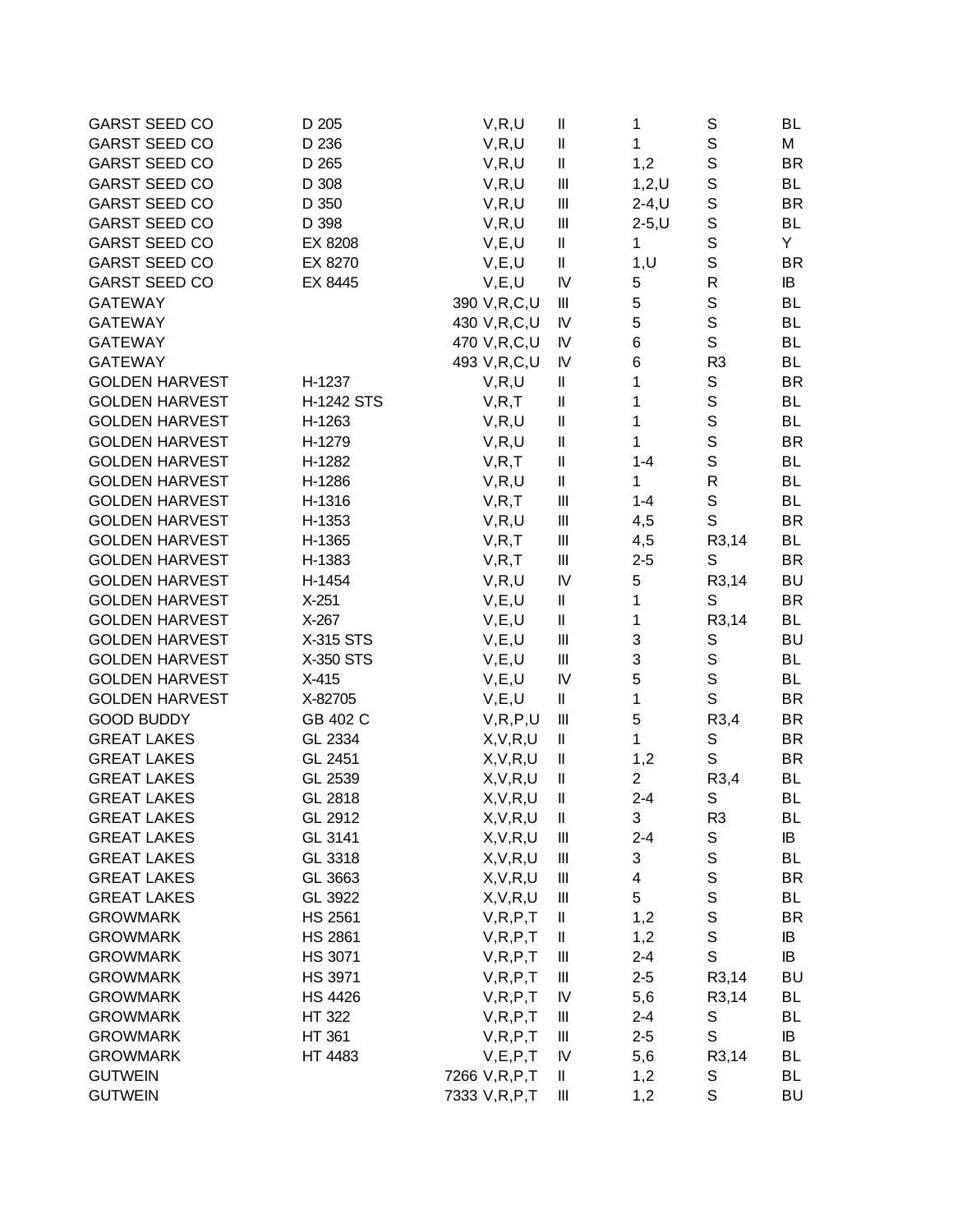| <b>GUTWEIN</b>        |                   | 7346 V, R, P, T   | Ш                                         | $\overline{2}$ | S              | BU        |
|-----------------------|-------------------|-------------------|-------------------------------------------|----------------|----------------|-----------|
| <b>HENKEL</b>         | SS 4581           | V, E, P, U        | $\, \parallel$                            | 1              | $\mathbf S$    | BR        |
| <b>HENKEL</b>         | SS 4585           | V, E, P, U        | $\, \parallel$                            | 1              | $\mathsf S$    | BL        |
| <b>HENKEL</b>         | SS 5252           | V, R, P, U        | $\, \parallel$                            | 1              | $\mathsf S$    | <b>BL</b> |
| <b>HENKEL</b>         | SS 5272           | V, R, P, U        | $\, \parallel$                            | 1              | $\mathsf S$    | BL        |
| <b>HENKEL</b>         | SS 7582           | V, E, P, U        | Ш                                         | 1              | S              | <b>BL</b> |
| <b>HENKEL</b>         | SS 8485           | V, E, P, U        | $\, \parallel$                            | 1              | $\mathbb S$    | <b>BL</b> |
| <b>HOBLIT</b>         | HB 291            | X, V, R, T        | $\, \parallel$                            | $2 - 4$        | $\mathsf S$    | <b>BL</b> |
| <b>HOBLIT</b>         | <b>HB 322</b>     | X, V, R, T        | $\mathop{1\hskip-2.5pt {\rm l}}\nolimits$ | $2 - 4$        | $\mathsf S$    | IB        |
| <b>HOBLIT</b>         | <b>HB 333</b>     | X, V, R, T        | Ш                                         | $2 - 4$        | ${\sf R}$      | BL        |
| <b>ILLINOIS PRIDE</b> | <b>INA</b>        | V, E, C, U        | IV                                        | $2-6, U$       | R1,2,3,4       | <b>BR</b> |
| <b>ILLINOIS PRIDE</b> | <b>IROQUOIS</b>   | $V, R, CP, U$ III |                                           | $1 - 6, U$     | S              | IB        |
| <b>ILLINOIS PRIDE</b> | <b>MACON</b>      | $V, R, CP, U$ III |                                           | $1 - 6, U$     | $\mathsf S$    | BL        |
| <b>ILLINOIS PRIDE</b> | <b>MAVERICK</b>   | V, R, C, U        | Ш                                         | $1 - 6, U$     | $\mathsf{R}$   | <b>BU</b> |
| <b>ILLINOIS PRIDE</b> | <b>REND</b>       | V, E, C, U        | IV                                        | $2 - 6, U$     | R3,4,14        | <b>BU</b> |
| <b>ILLINOIS PRIDE</b> | <b>SALINE</b>     | V, R, C, U        | $\ensuremath{\mathsf{III}}\xspace$        | $1 - 6, U$     | R3,4           | <b>BU</b> |
| <b>ILLINOIS PRIDE</b> | SAVOY             | V, R, C, U        | $\, \parallel$                            | $1 - 4, U$     | $\mathbb S$    | <b>BL</b> |
| <b>KALTENBERG</b>     | <b>KB 248</b>     | V, R, P, U        | $\, \parallel$                            | 1              | $\mathbb S$    | <b>BR</b> |
| <b>KALTENBERG</b>     | KB 259            | V, R, P, U        | $\, \parallel$                            | 1              | $\mathsf S$    | <b>BR</b> |
| <b>KALTENBERG</b>     | <b>KB 268</b>     | V, R, P, U        | $\, \parallel$                            | 1              | $\mathsf S$    | <b>BL</b> |
| <b>KALTENBERG</b>     | <b>KB 298</b>     | V, R, P, U        | $\, \parallel$                            | 1              | $\mathsf{s}$   | BL        |
| <b>KALTENBERG</b>     | <b>KB 318</b>     | V, R, P, U        | Ш                                         | 1              | $\mbox{\bf S}$ | IB        |
| <b>KITCHEN</b>        | <b>KSC 8291</b>   | V, R, P, U        | $\, \parallel$                            | 4              | $\mathbb S$    | <b>BL</b> |
| <b>KITCHEN</b>        | <b>KSC 8296</b>   | V, R, P, U        | $\, \parallel$                            | 4              | $\mathsf S$    | BL        |
| <b>KITCHEN</b>        | <b>KSC 8306 C</b> | V, R, P, U        | $\mathop{1\hskip-2.5pt {\rm l}}\nolimits$ | 4              | R3,14          | <b>BR</b> |
| <b>KITCHEN</b>        | <b>KSC 8346</b>   | V, R, P, U        | Ш                                         | 4              | S              | <b>BR</b> |
| <b>KITCHEN</b>        | <b>KSC 8380</b>   | V, R, P, U        | $\begin{array}{c} \hline \end{array}$     | 4              |                | BL        |
| <b>KITCHEN</b>        | <b>KSC 8386</b>   | V, R, P, U        | $\parallel$                               | 4              | $\mathbb S$    | BL        |
| <b>KRUGER</b>         | <b>DESOY-2888</b> | B, R, U           | $\mathsf{I}\mathsf{I}$                    | 1              | $\mathbb S$    | <b>BR</b> |
| <b>KRUGER</b>         | $K-2333+$         | V, R, U           | $\, \parallel$                            | 1              | $\mathbf S$    | <b>BR</b> |
| <b>KRUGER</b>         | K-2425            | V, R, U           | $\, \parallel$                            | 1              | $\mathbf S$    | <b>BR</b> |
| <b>KRUGER</b>         | K-2444            | V, R, U           | $\ensuremath{\mathsf{II}}$                | 1              | $\mathsf S$    | <b>BR</b> |
| <b>KRUGER</b>         | $K-2525+$         | V, R, U           | $\mathsf{I}\mathsf{I}$                    | 1              | $\mathbb S$    | <b>BR</b> |
| <b>KRUGER</b>         | K-2535            | V, R, U           | $\mathsf{I}\mathsf{I}$                    | 1              | $\mathsf S$    | <b>BR</b> |
| <b>KRUGER</b>         | K-2535 A          | V, R, U           | $\mathsf{I}\mathsf{I}$                    | 1              | $\mathsf{S}$   | <b>BR</b> |
| KRUGER                | K-2717            | V,E,U             | Ш                                         | 1              | S              | Y         |
| <b>KRUGER</b>         | K-2727 A          | V, R, U           | Ш                                         | 1              | $\mathbb S$    | Υ         |
| <b>KRUGER</b>         | K-2808+           | V, E, U           | Ш                                         | 1,2            | $\mathsf S$    | M         |
| <b>KRUGER</b>         | K-2818            | V, R, U           | Ш                                         | $1 - 4$        | $\mathbf S$    | <b>BR</b> |
| <b>KRUGER</b>         | $K-2818+$         | V, R, U           | $\sf II$                                  | 3              | $\mathsf S$    | <b>BR</b> |
| <b>KRUGER</b>         | K-2828            | V, R, U           | $\mathsf{I}\mathsf{I}$                    | 1              | $\mathsf S$    | BR        |
| <b>KRUGER</b>         | K-2918            | V, R, U           | $\sf II$                                  | $2 - 4$        | $\mathsf S$    | <b>BR</b> |
| <b>KRUGER</b>         | K-3000            | V, E, U           | $\sf II$                                  | 1              | $\mathsf S$    | <b>BR</b> |
| <b>KRUGER</b>         | K-3032            | V, R, U           | $\sf II$                                  | $2 - 4$        | $\mathsf S$    | BL        |
| <b>KRUGER</b>         | $K-3032+$         | V, R, U           | $\sf II$                                  | $2 - 4$        | $\mathsf S$    | <b>BL</b> |
| <b>KRUGER</b>         | K-3033            | V, E, U           | $\mathsf{I}\mathsf{I}$                    | $2 - 4$        | $\mathbb S$    | <b>BR</b> |
| <b>KRUGER</b>         | K-3040            | V, R, U           | Ш                                         | $2 - 4$        | $\mathbf S$    | <b>BR</b> |
| <b>KRUGER</b>         | K-3101            | V, R, U           | $\sf II$                                  | 1,2            | $\mathsf S$    | <b>BR</b> |
| <b>KRUGER</b>         | K-3131 STS        | V, R, U           | Ш                                         | $2 - 4$        | $\mathbf S$    | BU        |
| <b>KRUGER</b>         | K-3132            | V, E, U           | Ш                                         | $1 - 4$        | $\mathsf S$    | BL        |
|                       |                   |                   |                                           |                |                |           |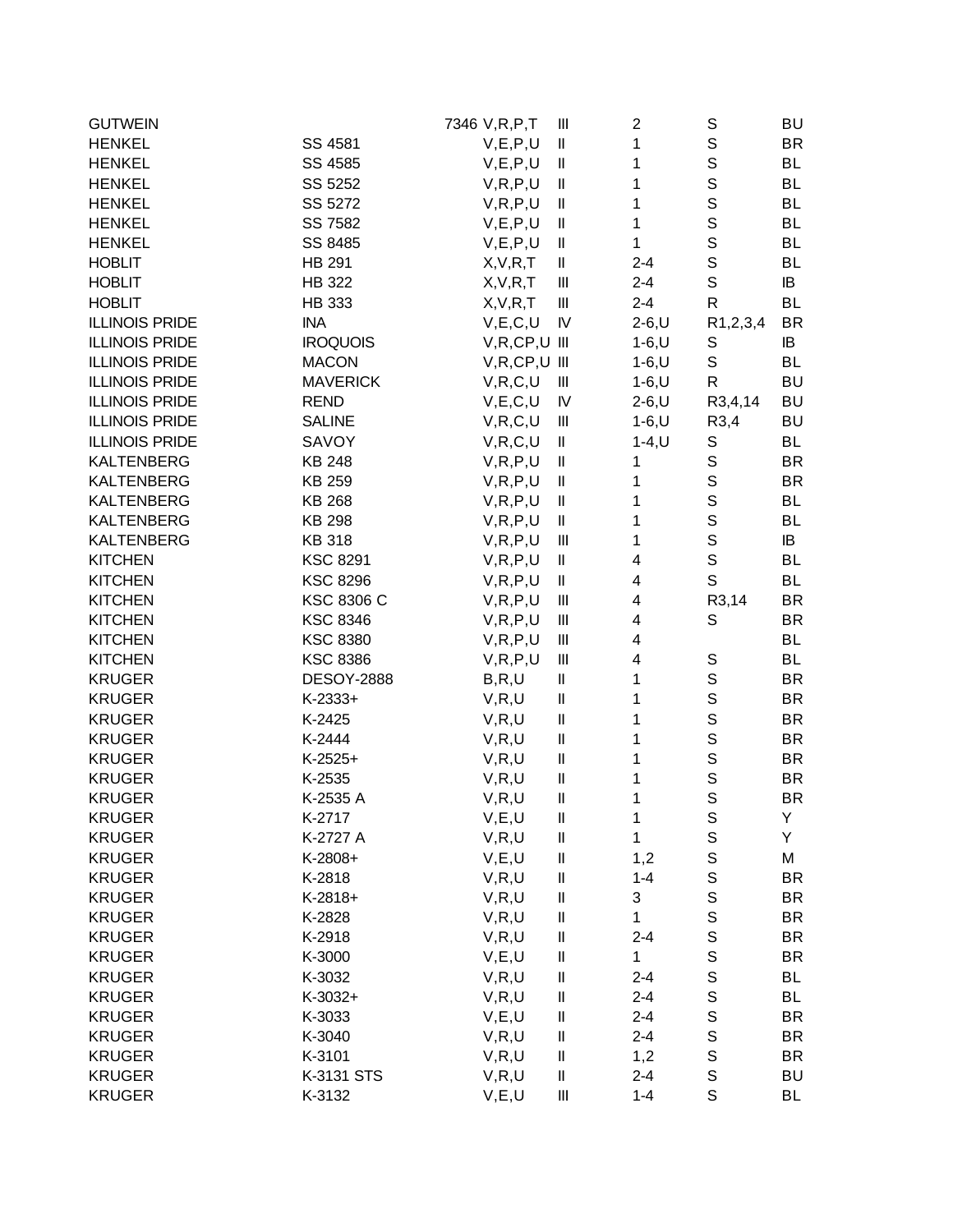| 1<br><b>KRUGER</b><br>K-3230+<br>V, R, U<br>$\ensuremath{\mathsf{III}}\xspace$<br><b>BR</b><br>$\mathbb S$<br><b>KRUGER</b><br>K-3232+<br>$\ensuremath{\mathsf{III}}\xspace$<br>$2 - 4$<br><b>BR</b><br>V, R, U<br>$\mathsf S$<br><b>KRUGER</b><br>$\ensuremath{\mathsf{III}}\xspace$<br>$1 - 4$<br>BU<br>$K-3333+$<br>V, R, U<br>$\mathsf S$<br><b>KRUGER</b><br>K-3404<br>$\ensuremath{\mathsf{III}}\xspace$<br>3<br><b>BU</b><br>V, E, U<br>${\sf R}$<br><b>KRUGER</b><br>K-3414 SCN<br>V, R, U<br>Ш<br><b>BR</b><br>$2 - 4$<br>S<br>$\ensuremath{\mathsf{III}}\xspace$<br><b>BR</b><br><b>KRUGER</b><br>K-3424<br>V, R, U<br>$2 - 4$<br>K-3424 A<br>V, R, U<br>$\ensuremath{\mathsf{III}}\xspace$<br><b>BR</b><br><b>KRUGER</b><br>$2 - 4$<br>$K-3424+$<br>$\ensuremath{\mathsf{III}}\xspace$<br><b>KRUGER</b><br>V, R, U<br>$2 - 4$<br>BR<br><b>KRUGER</b><br>K-3434 A<br>V, E, U<br>$\ensuremath{\mathsf{III}}\xspace$<br>3<br>S<br>BU<br>$\overline{2}$<br><b>KRUGER</b><br>K-3444<br>$\ensuremath{\mathsf{III}}\xspace$<br><b>BL</b><br>V, R, U<br>3<br>$\mathbf S$<br><b>KRUGER</b><br>$K-3505+$<br>$\ensuremath{\mathsf{III}}\xspace$<br><b>BR</b><br>V, R, U<br><b>KRUGER</b><br>K-3530<br>$\ensuremath{\mathsf{III}}\xspace$<br>$2 - 4$<br><b>BR</b><br>V, R, U<br><b>KRUGER</b><br>K-3545<br>$\ensuremath{\mathsf{III}}\xspace$<br><b>BR</b><br>V, R, U<br>$2 - 4$<br>$\ensuremath{\mathsf{III}}\xspace$<br><b>KRUGER</b><br>K-3636<br><b>BR</b><br>V, R, U<br>$2 - 5$<br><b>KRUGER</b><br>K-3636 A<br>V, R, U<br>$\ensuremath{\mathsf{III}}\xspace$<br>$2 - 5$<br>BL<br><b>KRUGER</b><br>K-3707<br>$\ensuremath{\mathsf{III}}\xspace$<br>М<br>V, R, U<br>$2 - 5$<br><b>KRUGER</b><br>K-3713<br>V, R, U<br>$\ensuremath{\mathsf{III}}\xspace$<br><b>BR</b><br>$2 - 5$<br><b>KRUGER</b><br>K-3717<br>$\ensuremath{\mathsf{III}}\xspace$<br><b>BR</b><br>V, R, U<br>$2 - 5$<br><b>KRUGER</b><br>$\ensuremath{\mathsf{III}}\xspace$<br>BL<br>K-3737<br>V, E, U<br>$2 - 4$<br>S<br>$\mathsf{S}$<br><b>KRUGER</b><br>K-3777<br>$\ensuremath{\mathsf{III}}\xspace$<br>3<br>BL<br>V, E, U<br><b>KRUGER</b><br>K-3777 A<br>$\ensuremath{\mathsf{III}}\xspace$<br><b>BL</b><br>V, R, U<br>3,5<br>$\mathbf S$<br><b>KRUGER</b><br>K-3919<br>$\ensuremath{\mathsf{III}}\xspace$<br><b>BR</b><br>V, E, U<br>4,5<br><b>KRUGER</b><br>K-3939<br>V, R, U<br>$\ensuremath{\mathsf{III}}\xspace$<br><b>BL</b><br>$2 - 5$<br>5<br>$\mathbb S$<br><b>KRUGER</b><br>K-3939 A<br>V, R, U<br>$\ensuremath{\mathsf{III}}\xspace$<br><b>BR</b><br>$\mathsf S$<br><b>KRUGER</b><br>K-3939+<br>V, R, U<br>$\ensuremath{\mathsf{III}}\xspace$<br>$2 - 5$<br>BL<br>$\mathsf{S}$<br><b>KRUGER</b><br>K-4040+<br>${\sf IV}$<br><b>BL</b><br>V, R, U<br>$2 - 5$<br><b>KRUGER</b><br>K-4104<br>${\sf IV}$<br><b>BL</b><br>V, R, U<br>$2 - 5$<br><b>KRUGER</b><br>K-4242<br>${\sf IV}$<br>BL<br>V, E, U<br>$2 - 4$<br>S<br><b>KRUGER</b><br>${\sf IV}$<br>5<br>${\sf R}$<br><b>BL</b><br>K-4343 SCN<br>V, R, U<br>$\mathsf S$<br><b>KSC/CHALLENGER</b><br>KB-3424+<br>$\ensuremath{\mathsf{III}}\xspace$<br><b>BR</b><br>B, E, U<br>$2 - 4$<br>$\mathsf S$<br>LATHAM SEED CO<br>640 X, V, R, U<br>$\sf II$<br><b>BR</b><br>1, U<br>$\mathsf S$<br><b>LATHAM SEED CO</b><br>1<br>710 X, V, R, U<br><b>BR</b><br>$\mathsf{I}\mathsf{I}$<br>$\mathsf S$<br>830 X, V, R, U<br>BL<br>$\mathsf{I}\mathsf{I}$<br>1, U<br>$\mathsf{S}$<br>LATHAM SEED CO<br>G<br>950 X, V, R, U<br>Ш<br>1,2<br>LATHAM SEED CO<br>BL<br>962 X, V, R, U<br>Ш<br>1,2<br>S<br>$\mathbb S$<br>LATHAM SEED CO<br>BR<br><b>EX 764 STS</b><br>V, E, U<br>Ш<br>1<br>$\mathbb S$<br>LATHAM SEED CO<br>1<br>BL<br>EX 820<br>V, E, U<br>Ш<br>S<br><b>LATHAM SEED CO</b><br><b>EX 894 STS</b><br>V, E, U<br>Ш<br>BL<br>1,2<br>$\overline{c}$<br>310 V,R,T<br>$\begin{array}{c} \Pi \end{array}$<br>BL<br>$\overline{2}$<br><b>LEWIS</b><br>336 V,R,T<br>$\begin{array}{c} \Pi \end{array}$<br>BR<br><b>BR</b><br><b>LEWIS</b><br>361 V, R, T<br>$\begin{array}{c} \Pi \end{array}$<br>$2 - 4$<br>382 STS<br>$\ensuremath{\mathsf{III}}\xspace$<br>4,5<br><b>LEWIS</b><br>V, R, T<br>BL<br>$\ensuremath{\mathsf{III}}\xspace$<br><b>BR</b><br><b>LEWIS</b><br>4,5<br>389 V,R,T<br><b>LEWIS</b><br>Ш<br>BL<br>390 V,R,T<br>$2 - 5$<br><b>BL</b><br><b>LEWIS</b><br>Ш<br>5<br>391 V, R, T<br>5<br><b>LEWIS</b><br>IV<br>BL<br>431 V, R, T<br>1<br>LG SEEDS<br>LG 6245<br>V, R, U<br>Ш<br>S<br>BR | <b>KRUGER</b>         | K-3230  | V, R, U | $\mathbf I$ | 1   | S           | BR        |
|--------------------------------------------------------------------------------------------------------------------------------------------------------------------------------------------------------------------------------------------------------------------------------------------------------------------------------------------------------------------------------------------------------------------------------------------------------------------------------------------------------------------------------------------------------------------------------------------------------------------------------------------------------------------------------------------------------------------------------------------------------------------------------------------------------------------------------------------------------------------------------------------------------------------------------------------------------------------------------------------------------------------------------------------------------------------------------------------------------------------------------------------------------------------------------------------------------------------------------------------------------------------------------------------------------------------------------------------------------------------------------------------------------------------------------------------------------------------------------------------------------------------------------------------------------------------------------------------------------------------------------------------------------------------------------------------------------------------------------------------------------------------------------------------------------------------------------------------------------------------------------------------------------------------------------------------------------------------------------------------------------------------------------------------------------------------------------------------------------------------------------------------------------------------------------------------------------------------------------------------------------------------------------------------------------------------------------------------------------------------------------------------------------------------------------------------------------------------------------------------------------------------------------------------------------------------------------------------------------------------------------------------------------------------------------------------------------------------------------------------------------------------------------------------------------------------------------------------------------------------------------------------------------------------------------------------------------------------------------------------------------------------------------------------------------------------------------------------------------------------------------------------------------------------------------------------------------------------------------------------------------------------------------------------------------------------------------------------------------------------------------------------------------------------------------------------------------------------------------------------------------------------------------------------------------------------------------------------------------------------------------------------------------------------------------------------------------------------------------------------------------------------------------------------------------------------------------------------------------------------------------------------------------------------------------------------------------------------------------------------------------------------------------------------------------------------------------------------------------------------------------------------------------------------------------------------------------------------------------------------------------------------------------------------------------------------------------------------------------------------------------------------------------------------------------------|-----------------------|---------|---------|-------------|-----|-------------|-----------|
|                                                                                                                                                                                                                                                                                                                                                                                                                                                                                                                                                                                                                                                                                                                                                                                                                                                                                                                                                                                                                                                                                                                                                                                                                                                                                                                                                                                                                                                                                                                                                                                                                                                                                                                                                                                                                                                                                                                                                                                                                                                                                                                                                                                                                                                                                                                                                                                                                                                                                                                                                                                                                                                                                                                                                                                                                                                                                                                                                                                                                                                                                                                                                                                                                                                                                                                                                                                                                                                                                                                                                                                                                                                                                                                                                                                                                                                                                                                                                                                                                                                                                                                                                                                                                                                                                                                                                                                                                                      |                       |         |         |             |     |             |           |
|                                                                                                                                                                                                                                                                                                                                                                                                                                                                                                                                                                                                                                                                                                                                                                                                                                                                                                                                                                                                                                                                                                                                                                                                                                                                                                                                                                                                                                                                                                                                                                                                                                                                                                                                                                                                                                                                                                                                                                                                                                                                                                                                                                                                                                                                                                                                                                                                                                                                                                                                                                                                                                                                                                                                                                                                                                                                                                                                                                                                                                                                                                                                                                                                                                                                                                                                                                                                                                                                                                                                                                                                                                                                                                                                                                                                                                                                                                                                                                                                                                                                                                                                                                                                                                                                                                                                                                                                                                      |                       |         |         |             |     |             |           |
|                                                                                                                                                                                                                                                                                                                                                                                                                                                                                                                                                                                                                                                                                                                                                                                                                                                                                                                                                                                                                                                                                                                                                                                                                                                                                                                                                                                                                                                                                                                                                                                                                                                                                                                                                                                                                                                                                                                                                                                                                                                                                                                                                                                                                                                                                                                                                                                                                                                                                                                                                                                                                                                                                                                                                                                                                                                                                                                                                                                                                                                                                                                                                                                                                                                                                                                                                                                                                                                                                                                                                                                                                                                                                                                                                                                                                                                                                                                                                                                                                                                                                                                                                                                                                                                                                                                                                                                                                                      |                       |         |         |             |     |             |           |
|                                                                                                                                                                                                                                                                                                                                                                                                                                                                                                                                                                                                                                                                                                                                                                                                                                                                                                                                                                                                                                                                                                                                                                                                                                                                                                                                                                                                                                                                                                                                                                                                                                                                                                                                                                                                                                                                                                                                                                                                                                                                                                                                                                                                                                                                                                                                                                                                                                                                                                                                                                                                                                                                                                                                                                                                                                                                                                                                                                                                                                                                                                                                                                                                                                                                                                                                                                                                                                                                                                                                                                                                                                                                                                                                                                                                                                                                                                                                                                                                                                                                                                                                                                                                                                                                                                                                                                                                                                      |                       |         |         |             |     |             |           |
|                                                                                                                                                                                                                                                                                                                                                                                                                                                                                                                                                                                                                                                                                                                                                                                                                                                                                                                                                                                                                                                                                                                                                                                                                                                                                                                                                                                                                                                                                                                                                                                                                                                                                                                                                                                                                                                                                                                                                                                                                                                                                                                                                                                                                                                                                                                                                                                                                                                                                                                                                                                                                                                                                                                                                                                                                                                                                                                                                                                                                                                                                                                                                                                                                                                                                                                                                                                                                                                                                                                                                                                                                                                                                                                                                                                                                                                                                                                                                                                                                                                                                                                                                                                                                                                                                                                                                                                                                                      |                       |         |         |             |     |             |           |
|                                                                                                                                                                                                                                                                                                                                                                                                                                                                                                                                                                                                                                                                                                                                                                                                                                                                                                                                                                                                                                                                                                                                                                                                                                                                                                                                                                                                                                                                                                                                                                                                                                                                                                                                                                                                                                                                                                                                                                                                                                                                                                                                                                                                                                                                                                                                                                                                                                                                                                                                                                                                                                                                                                                                                                                                                                                                                                                                                                                                                                                                                                                                                                                                                                                                                                                                                                                                                                                                                                                                                                                                                                                                                                                                                                                                                                                                                                                                                                                                                                                                                                                                                                                                                                                                                                                                                                                                                                      |                       |         |         |             |     |             |           |
|                                                                                                                                                                                                                                                                                                                                                                                                                                                                                                                                                                                                                                                                                                                                                                                                                                                                                                                                                                                                                                                                                                                                                                                                                                                                                                                                                                                                                                                                                                                                                                                                                                                                                                                                                                                                                                                                                                                                                                                                                                                                                                                                                                                                                                                                                                                                                                                                                                                                                                                                                                                                                                                                                                                                                                                                                                                                                                                                                                                                                                                                                                                                                                                                                                                                                                                                                                                                                                                                                                                                                                                                                                                                                                                                                                                                                                                                                                                                                                                                                                                                                                                                                                                                                                                                                                                                                                                                                                      |                       |         |         |             |     |             |           |
|                                                                                                                                                                                                                                                                                                                                                                                                                                                                                                                                                                                                                                                                                                                                                                                                                                                                                                                                                                                                                                                                                                                                                                                                                                                                                                                                                                                                                                                                                                                                                                                                                                                                                                                                                                                                                                                                                                                                                                                                                                                                                                                                                                                                                                                                                                                                                                                                                                                                                                                                                                                                                                                                                                                                                                                                                                                                                                                                                                                                                                                                                                                                                                                                                                                                                                                                                                                                                                                                                                                                                                                                                                                                                                                                                                                                                                                                                                                                                                                                                                                                                                                                                                                                                                                                                                                                                                                                                                      |                       |         |         |             |     |             |           |
|                                                                                                                                                                                                                                                                                                                                                                                                                                                                                                                                                                                                                                                                                                                                                                                                                                                                                                                                                                                                                                                                                                                                                                                                                                                                                                                                                                                                                                                                                                                                                                                                                                                                                                                                                                                                                                                                                                                                                                                                                                                                                                                                                                                                                                                                                                                                                                                                                                                                                                                                                                                                                                                                                                                                                                                                                                                                                                                                                                                                                                                                                                                                                                                                                                                                                                                                                                                                                                                                                                                                                                                                                                                                                                                                                                                                                                                                                                                                                                                                                                                                                                                                                                                                                                                                                                                                                                                                                                      |                       |         |         |             |     |             |           |
|                                                                                                                                                                                                                                                                                                                                                                                                                                                                                                                                                                                                                                                                                                                                                                                                                                                                                                                                                                                                                                                                                                                                                                                                                                                                                                                                                                                                                                                                                                                                                                                                                                                                                                                                                                                                                                                                                                                                                                                                                                                                                                                                                                                                                                                                                                                                                                                                                                                                                                                                                                                                                                                                                                                                                                                                                                                                                                                                                                                                                                                                                                                                                                                                                                                                                                                                                                                                                                                                                                                                                                                                                                                                                                                                                                                                                                                                                                                                                                                                                                                                                                                                                                                                                                                                                                                                                                                                                                      |                       |         |         |             |     |             |           |
|                                                                                                                                                                                                                                                                                                                                                                                                                                                                                                                                                                                                                                                                                                                                                                                                                                                                                                                                                                                                                                                                                                                                                                                                                                                                                                                                                                                                                                                                                                                                                                                                                                                                                                                                                                                                                                                                                                                                                                                                                                                                                                                                                                                                                                                                                                                                                                                                                                                                                                                                                                                                                                                                                                                                                                                                                                                                                                                                                                                                                                                                                                                                                                                                                                                                                                                                                                                                                                                                                                                                                                                                                                                                                                                                                                                                                                                                                                                                                                                                                                                                                                                                                                                                                                                                                                                                                                                                                                      |                       |         |         |             |     |             |           |
|                                                                                                                                                                                                                                                                                                                                                                                                                                                                                                                                                                                                                                                                                                                                                                                                                                                                                                                                                                                                                                                                                                                                                                                                                                                                                                                                                                                                                                                                                                                                                                                                                                                                                                                                                                                                                                                                                                                                                                                                                                                                                                                                                                                                                                                                                                                                                                                                                                                                                                                                                                                                                                                                                                                                                                                                                                                                                                                                                                                                                                                                                                                                                                                                                                                                                                                                                                                                                                                                                                                                                                                                                                                                                                                                                                                                                                                                                                                                                                                                                                                                                                                                                                                                                                                                                                                                                                                                                                      |                       |         |         |             |     |             |           |
|                                                                                                                                                                                                                                                                                                                                                                                                                                                                                                                                                                                                                                                                                                                                                                                                                                                                                                                                                                                                                                                                                                                                                                                                                                                                                                                                                                                                                                                                                                                                                                                                                                                                                                                                                                                                                                                                                                                                                                                                                                                                                                                                                                                                                                                                                                                                                                                                                                                                                                                                                                                                                                                                                                                                                                                                                                                                                                                                                                                                                                                                                                                                                                                                                                                                                                                                                                                                                                                                                                                                                                                                                                                                                                                                                                                                                                                                                                                                                                                                                                                                                                                                                                                                                                                                                                                                                                                                                                      |                       |         |         |             |     |             |           |
|                                                                                                                                                                                                                                                                                                                                                                                                                                                                                                                                                                                                                                                                                                                                                                                                                                                                                                                                                                                                                                                                                                                                                                                                                                                                                                                                                                                                                                                                                                                                                                                                                                                                                                                                                                                                                                                                                                                                                                                                                                                                                                                                                                                                                                                                                                                                                                                                                                                                                                                                                                                                                                                                                                                                                                                                                                                                                                                                                                                                                                                                                                                                                                                                                                                                                                                                                                                                                                                                                                                                                                                                                                                                                                                                                                                                                                                                                                                                                                                                                                                                                                                                                                                                                                                                                                                                                                                                                                      |                       |         |         |             |     |             |           |
|                                                                                                                                                                                                                                                                                                                                                                                                                                                                                                                                                                                                                                                                                                                                                                                                                                                                                                                                                                                                                                                                                                                                                                                                                                                                                                                                                                                                                                                                                                                                                                                                                                                                                                                                                                                                                                                                                                                                                                                                                                                                                                                                                                                                                                                                                                                                                                                                                                                                                                                                                                                                                                                                                                                                                                                                                                                                                                                                                                                                                                                                                                                                                                                                                                                                                                                                                                                                                                                                                                                                                                                                                                                                                                                                                                                                                                                                                                                                                                                                                                                                                                                                                                                                                                                                                                                                                                                                                                      |                       |         |         |             |     |             |           |
|                                                                                                                                                                                                                                                                                                                                                                                                                                                                                                                                                                                                                                                                                                                                                                                                                                                                                                                                                                                                                                                                                                                                                                                                                                                                                                                                                                                                                                                                                                                                                                                                                                                                                                                                                                                                                                                                                                                                                                                                                                                                                                                                                                                                                                                                                                                                                                                                                                                                                                                                                                                                                                                                                                                                                                                                                                                                                                                                                                                                                                                                                                                                                                                                                                                                                                                                                                                                                                                                                                                                                                                                                                                                                                                                                                                                                                                                                                                                                                                                                                                                                                                                                                                                                                                                                                                                                                                                                                      |                       |         |         |             |     |             |           |
|                                                                                                                                                                                                                                                                                                                                                                                                                                                                                                                                                                                                                                                                                                                                                                                                                                                                                                                                                                                                                                                                                                                                                                                                                                                                                                                                                                                                                                                                                                                                                                                                                                                                                                                                                                                                                                                                                                                                                                                                                                                                                                                                                                                                                                                                                                                                                                                                                                                                                                                                                                                                                                                                                                                                                                                                                                                                                                                                                                                                                                                                                                                                                                                                                                                                                                                                                                                                                                                                                                                                                                                                                                                                                                                                                                                                                                                                                                                                                                                                                                                                                                                                                                                                                                                                                                                                                                                                                                      |                       |         |         |             |     |             |           |
|                                                                                                                                                                                                                                                                                                                                                                                                                                                                                                                                                                                                                                                                                                                                                                                                                                                                                                                                                                                                                                                                                                                                                                                                                                                                                                                                                                                                                                                                                                                                                                                                                                                                                                                                                                                                                                                                                                                                                                                                                                                                                                                                                                                                                                                                                                                                                                                                                                                                                                                                                                                                                                                                                                                                                                                                                                                                                                                                                                                                                                                                                                                                                                                                                                                                                                                                                                                                                                                                                                                                                                                                                                                                                                                                                                                                                                                                                                                                                                                                                                                                                                                                                                                                                                                                                                                                                                                                                                      |                       |         |         |             |     |             |           |
|                                                                                                                                                                                                                                                                                                                                                                                                                                                                                                                                                                                                                                                                                                                                                                                                                                                                                                                                                                                                                                                                                                                                                                                                                                                                                                                                                                                                                                                                                                                                                                                                                                                                                                                                                                                                                                                                                                                                                                                                                                                                                                                                                                                                                                                                                                                                                                                                                                                                                                                                                                                                                                                                                                                                                                                                                                                                                                                                                                                                                                                                                                                                                                                                                                                                                                                                                                                                                                                                                                                                                                                                                                                                                                                                                                                                                                                                                                                                                                                                                                                                                                                                                                                                                                                                                                                                                                                                                                      |                       |         |         |             |     |             |           |
|                                                                                                                                                                                                                                                                                                                                                                                                                                                                                                                                                                                                                                                                                                                                                                                                                                                                                                                                                                                                                                                                                                                                                                                                                                                                                                                                                                                                                                                                                                                                                                                                                                                                                                                                                                                                                                                                                                                                                                                                                                                                                                                                                                                                                                                                                                                                                                                                                                                                                                                                                                                                                                                                                                                                                                                                                                                                                                                                                                                                                                                                                                                                                                                                                                                                                                                                                                                                                                                                                                                                                                                                                                                                                                                                                                                                                                                                                                                                                                                                                                                                                                                                                                                                                                                                                                                                                                                                                                      |                       |         |         |             |     |             |           |
|                                                                                                                                                                                                                                                                                                                                                                                                                                                                                                                                                                                                                                                                                                                                                                                                                                                                                                                                                                                                                                                                                                                                                                                                                                                                                                                                                                                                                                                                                                                                                                                                                                                                                                                                                                                                                                                                                                                                                                                                                                                                                                                                                                                                                                                                                                                                                                                                                                                                                                                                                                                                                                                                                                                                                                                                                                                                                                                                                                                                                                                                                                                                                                                                                                                                                                                                                                                                                                                                                                                                                                                                                                                                                                                                                                                                                                                                                                                                                                                                                                                                                                                                                                                                                                                                                                                                                                                                                                      |                       |         |         |             |     |             |           |
|                                                                                                                                                                                                                                                                                                                                                                                                                                                                                                                                                                                                                                                                                                                                                                                                                                                                                                                                                                                                                                                                                                                                                                                                                                                                                                                                                                                                                                                                                                                                                                                                                                                                                                                                                                                                                                                                                                                                                                                                                                                                                                                                                                                                                                                                                                                                                                                                                                                                                                                                                                                                                                                                                                                                                                                                                                                                                                                                                                                                                                                                                                                                                                                                                                                                                                                                                                                                                                                                                                                                                                                                                                                                                                                                                                                                                                                                                                                                                                                                                                                                                                                                                                                                                                                                                                                                                                                                                                      |                       |         |         |             |     |             |           |
|                                                                                                                                                                                                                                                                                                                                                                                                                                                                                                                                                                                                                                                                                                                                                                                                                                                                                                                                                                                                                                                                                                                                                                                                                                                                                                                                                                                                                                                                                                                                                                                                                                                                                                                                                                                                                                                                                                                                                                                                                                                                                                                                                                                                                                                                                                                                                                                                                                                                                                                                                                                                                                                                                                                                                                                                                                                                                                                                                                                                                                                                                                                                                                                                                                                                                                                                                                                                                                                                                                                                                                                                                                                                                                                                                                                                                                                                                                                                                                                                                                                                                                                                                                                                                                                                                                                                                                                                                                      |                       |         |         |             |     |             |           |
|                                                                                                                                                                                                                                                                                                                                                                                                                                                                                                                                                                                                                                                                                                                                                                                                                                                                                                                                                                                                                                                                                                                                                                                                                                                                                                                                                                                                                                                                                                                                                                                                                                                                                                                                                                                                                                                                                                                                                                                                                                                                                                                                                                                                                                                                                                                                                                                                                                                                                                                                                                                                                                                                                                                                                                                                                                                                                                                                                                                                                                                                                                                                                                                                                                                                                                                                                                                                                                                                                                                                                                                                                                                                                                                                                                                                                                                                                                                                                                                                                                                                                                                                                                                                                                                                                                                                                                                                                                      |                       |         |         |             |     |             |           |
|                                                                                                                                                                                                                                                                                                                                                                                                                                                                                                                                                                                                                                                                                                                                                                                                                                                                                                                                                                                                                                                                                                                                                                                                                                                                                                                                                                                                                                                                                                                                                                                                                                                                                                                                                                                                                                                                                                                                                                                                                                                                                                                                                                                                                                                                                                                                                                                                                                                                                                                                                                                                                                                                                                                                                                                                                                                                                                                                                                                                                                                                                                                                                                                                                                                                                                                                                                                                                                                                                                                                                                                                                                                                                                                                                                                                                                                                                                                                                                                                                                                                                                                                                                                                                                                                                                                                                                                                                                      |                       |         |         |             |     |             |           |
|                                                                                                                                                                                                                                                                                                                                                                                                                                                                                                                                                                                                                                                                                                                                                                                                                                                                                                                                                                                                                                                                                                                                                                                                                                                                                                                                                                                                                                                                                                                                                                                                                                                                                                                                                                                                                                                                                                                                                                                                                                                                                                                                                                                                                                                                                                                                                                                                                                                                                                                                                                                                                                                                                                                                                                                                                                                                                                                                                                                                                                                                                                                                                                                                                                                                                                                                                                                                                                                                                                                                                                                                                                                                                                                                                                                                                                                                                                                                                                                                                                                                                                                                                                                                                                                                                                                                                                                                                                      |                       |         |         |             |     |             |           |
|                                                                                                                                                                                                                                                                                                                                                                                                                                                                                                                                                                                                                                                                                                                                                                                                                                                                                                                                                                                                                                                                                                                                                                                                                                                                                                                                                                                                                                                                                                                                                                                                                                                                                                                                                                                                                                                                                                                                                                                                                                                                                                                                                                                                                                                                                                                                                                                                                                                                                                                                                                                                                                                                                                                                                                                                                                                                                                                                                                                                                                                                                                                                                                                                                                                                                                                                                                                                                                                                                                                                                                                                                                                                                                                                                                                                                                                                                                                                                                                                                                                                                                                                                                                                                                                                                                                                                                                                                                      |                       |         |         |             |     |             |           |
|                                                                                                                                                                                                                                                                                                                                                                                                                                                                                                                                                                                                                                                                                                                                                                                                                                                                                                                                                                                                                                                                                                                                                                                                                                                                                                                                                                                                                                                                                                                                                                                                                                                                                                                                                                                                                                                                                                                                                                                                                                                                                                                                                                                                                                                                                                                                                                                                                                                                                                                                                                                                                                                                                                                                                                                                                                                                                                                                                                                                                                                                                                                                                                                                                                                                                                                                                                                                                                                                                                                                                                                                                                                                                                                                                                                                                                                                                                                                                                                                                                                                                                                                                                                                                                                                                                                                                                                                                                      |                       |         |         |             |     |             |           |
|                                                                                                                                                                                                                                                                                                                                                                                                                                                                                                                                                                                                                                                                                                                                                                                                                                                                                                                                                                                                                                                                                                                                                                                                                                                                                                                                                                                                                                                                                                                                                                                                                                                                                                                                                                                                                                                                                                                                                                                                                                                                                                                                                                                                                                                                                                                                                                                                                                                                                                                                                                                                                                                                                                                                                                                                                                                                                                                                                                                                                                                                                                                                                                                                                                                                                                                                                                                                                                                                                                                                                                                                                                                                                                                                                                                                                                                                                                                                                                                                                                                                                                                                                                                                                                                                                                                                                                                                                                      |                       |         |         |             |     |             |           |
|                                                                                                                                                                                                                                                                                                                                                                                                                                                                                                                                                                                                                                                                                                                                                                                                                                                                                                                                                                                                                                                                                                                                                                                                                                                                                                                                                                                                                                                                                                                                                                                                                                                                                                                                                                                                                                                                                                                                                                                                                                                                                                                                                                                                                                                                                                                                                                                                                                                                                                                                                                                                                                                                                                                                                                                                                                                                                                                                                                                                                                                                                                                                                                                                                                                                                                                                                                                                                                                                                                                                                                                                                                                                                                                                                                                                                                                                                                                                                                                                                                                                                                                                                                                                                                                                                                                                                                                                                                      |                       |         |         |             |     |             |           |
|                                                                                                                                                                                                                                                                                                                                                                                                                                                                                                                                                                                                                                                                                                                                                                                                                                                                                                                                                                                                                                                                                                                                                                                                                                                                                                                                                                                                                                                                                                                                                                                                                                                                                                                                                                                                                                                                                                                                                                                                                                                                                                                                                                                                                                                                                                                                                                                                                                                                                                                                                                                                                                                                                                                                                                                                                                                                                                                                                                                                                                                                                                                                                                                                                                                                                                                                                                                                                                                                                                                                                                                                                                                                                                                                                                                                                                                                                                                                                                                                                                                                                                                                                                                                                                                                                                                                                                                                                                      |                       |         |         |             |     |             |           |
|                                                                                                                                                                                                                                                                                                                                                                                                                                                                                                                                                                                                                                                                                                                                                                                                                                                                                                                                                                                                                                                                                                                                                                                                                                                                                                                                                                                                                                                                                                                                                                                                                                                                                                                                                                                                                                                                                                                                                                                                                                                                                                                                                                                                                                                                                                                                                                                                                                                                                                                                                                                                                                                                                                                                                                                                                                                                                                                                                                                                                                                                                                                                                                                                                                                                                                                                                                                                                                                                                                                                                                                                                                                                                                                                                                                                                                                                                                                                                                                                                                                                                                                                                                                                                                                                                                                                                                                                                                      |                       |         |         |             |     |             |           |
|                                                                                                                                                                                                                                                                                                                                                                                                                                                                                                                                                                                                                                                                                                                                                                                                                                                                                                                                                                                                                                                                                                                                                                                                                                                                                                                                                                                                                                                                                                                                                                                                                                                                                                                                                                                                                                                                                                                                                                                                                                                                                                                                                                                                                                                                                                                                                                                                                                                                                                                                                                                                                                                                                                                                                                                                                                                                                                                                                                                                                                                                                                                                                                                                                                                                                                                                                                                                                                                                                                                                                                                                                                                                                                                                                                                                                                                                                                                                                                                                                                                                                                                                                                                                                                                                                                                                                                                                                                      | <b>LATHAM SEED CO</b> |         |         |             |     |             |           |
|                                                                                                                                                                                                                                                                                                                                                                                                                                                                                                                                                                                                                                                                                                                                                                                                                                                                                                                                                                                                                                                                                                                                                                                                                                                                                                                                                                                                                                                                                                                                                                                                                                                                                                                                                                                                                                                                                                                                                                                                                                                                                                                                                                                                                                                                                                                                                                                                                                                                                                                                                                                                                                                                                                                                                                                                                                                                                                                                                                                                                                                                                                                                                                                                                                                                                                                                                                                                                                                                                                                                                                                                                                                                                                                                                                                                                                                                                                                                                                                                                                                                                                                                                                                                                                                                                                                                                                                                                                      |                       |         |         |             |     |             |           |
|                                                                                                                                                                                                                                                                                                                                                                                                                                                                                                                                                                                                                                                                                                                                                                                                                                                                                                                                                                                                                                                                                                                                                                                                                                                                                                                                                                                                                                                                                                                                                                                                                                                                                                                                                                                                                                                                                                                                                                                                                                                                                                                                                                                                                                                                                                                                                                                                                                                                                                                                                                                                                                                                                                                                                                                                                                                                                                                                                                                                                                                                                                                                                                                                                                                                                                                                                                                                                                                                                                                                                                                                                                                                                                                                                                                                                                                                                                                                                                                                                                                                                                                                                                                                                                                                                                                                                                                                                                      |                       |         |         |             |     |             |           |
|                                                                                                                                                                                                                                                                                                                                                                                                                                                                                                                                                                                                                                                                                                                                                                                                                                                                                                                                                                                                                                                                                                                                                                                                                                                                                                                                                                                                                                                                                                                                                                                                                                                                                                                                                                                                                                                                                                                                                                                                                                                                                                                                                                                                                                                                                                                                                                                                                                                                                                                                                                                                                                                                                                                                                                                                                                                                                                                                                                                                                                                                                                                                                                                                                                                                                                                                                                                                                                                                                                                                                                                                                                                                                                                                                                                                                                                                                                                                                                                                                                                                                                                                                                                                                                                                                                                                                                                                                                      |                       |         |         |             |     |             |           |
|                                                                                                                                                                                                                                                                                                                                                                                                                                                                                                                                                                                                                                                                                                                                                                                                                                                                                                                                                                                                                                                                                                                                                                                                                                                                                                                                                                                                                                                                                                                                                                                                                                                                                                                                                                                                                                                                                                                                                                                                                                                                                                                                                                                                                                                                                                                                                                                                                                                                                                                                                                                                                                                                                                                                                                                                                                                                                                                                                                                                                                                                                                                                                                                                                                                                                                                                                                                                                                                                                                                                                                                                                                                                                                                                                                                                                                                                                                                                                                                                                                                                                                                                                                                                                                                                                                                                                                                                                                      |                       |         |         |             |     |             |           |
|                                                                                                                                                                                                                                                                                                                                                                                                                                                                                                                                                                                                                                                                                                                                                                                                                                                                                                                                                                                                                                                                                                                                                                                                                                                                                                                                                                                                                                                                                                                                                                                                                                                                                                                                                                                                                                                                                                                                                                                                                                                                                                                                                                                                                                                                                                                                                                                                                                                                                                                                                                                                                                                                                                                                                                                                                                                                                                                                                                                                                                                                                                                                                                                                                                                                                                                                                                                                                                                                                                                                                                                                                                                                                                                                                                                                                                                                                                                                                                                                                                                                                                                                                                                                                                                                                                                                                                                                                                      |                       |         |         |             |     |             |           |
|                                                                                                                                                                                                                                                                                                                                                                                                                                                                                                                                                                                                                                                                                                                                                                                                                                                                                                                                                                                                                                                                                                                                                                                                                                                                                                                                                                                                                                                                                                                                                                                                                                                                                                                                                                                                                                                                                                                                                                                                                                                                                                                                                                                                                                                                                                                                                                                                                                                                                                                                                                                                                                                                                                                                                                                                                                                                                                                                                                                                                                                                                                                                                                                                                                                                                                                                                                                                                                                                                                                                                                                                                                                                                                                                                                                                                                                                                                                                                                                                                                                                                                                                                                                                                                                                                                                                                                                                                                      | <b>LEWIS</b>          |         |         |             |     |             |           |
|                                                                                                                                                                                                                                                                                                                                                                                                                                                                                                                                                                                                                                                                                                                                                                                                                                                                                                                                                                                                                                                                                                                                                                                                                                                                                                                                                                                                                                                                                                                                                                                                                                                                                                                                                                                                                                                                                                                                                                                                                                                                                                                                                                                                                                                                                                                                                                                                                                                                                                                                                                                                                                                                                                                                                                                                                                                                                                                                                                                                                                                                                                                                                                                                                                                                                                                                                                                                                                                                                                                                                                                                                                                                                                                                                                                                                                                                                                                                                                                                                                                                                                                                                                                                                                                                                                                                                                                                                                      |                       |         |         |             |     |             |           |
|                                                                                                                                                                                                                                                                                                                                                                                                                                                                                                                                                                                                                                                                                                                                                                                                                                                                                                                                                                                                                                                                                                                                                                                                                                                                                                                                                                                                                                                                                                                                                                                                                                                                                                                                                                                                                                                                                                                                                                                                                                                                                                                                                                                                                                                                                                                                                                                                                                                                                                                                                                                                                                                                                                                                                                                                                                                                                                                                                                                                                                                                                                                                                                                                                                                                                                                                                                                                                                                                                                                                                                                                                                                                                                                                                                                                                                                                                                                                                                                                                                                                                                                                                                                                                                                                                                                                                                                                                                      |                       |         |         |             |     |             |           |
|                                                                                                                                                                                                                                                                                                                                                                                                                                                                                                                                                                                                                                                                                                                                                                                                                                                                                                                                                                                                                                                                                                                                                                                                                                                                                                                                                                                                                                                                                                                                                                                                                                                                                                                                                                                                                                                                                                                                                                                                                                                                                                                                                                                                                                                                                                                                                                                                                                                                                                                                                                                                                                                                                                                                                                                                                                                                                                                                                                                                                                                                                                                                                                                                                                                                                                                                                                                                                                                                                                                                                                                                                                                                                                                                                                                                                                                                                                                                                                                                                                                                                                                                                                                                                                                                                                                                                                                                                                      |                       |         |         |             |     |             |           |
|                                                                                                                                                                                                                                                                                                                                                                                                                                                                                                                                                                                                                                                                                                                                                                                                                                                                                                                                                                                                                                                                                                                                                                                                                                                                                                                                                                                                                                                                                                                                                                                                                                                                                                                                                                                                                                                                                                                                                                                                                                                                                                                                                                                                                                                                                                                                                                                                                                                                                                                                                                                                                                                                                                                                                                                                                                                                                                                                                                                                                                                                                                                                                                                                                                                                                                                                                                                                                                                                                                                                                                                                                                                                                                                                                                                                                                                                                                                                                                                                                                                                                                                                                                                                                                                                                                                                                                                                                                      |                       |         |         |             |     |             |           |
|                                                                                                                                                                                                                                                                                                                                                                                                                                                                                                                                                                                                                                                                                                                                                                                                                                                                                                                                                                                                                                                                                                                                                                                                                                                                                                                                                                                                                                                                                                                                                                                                                                                                                                                                                                                                                                                                                                                                                                                                                                                                                                                                                                                                                                                                                                                                                                                                                                                                                                                                                                                                                                                                                                                                                                                                                                                                                                                                                                                                                                                                                                                                                                                                                                                                                                                                                                                                                                                                                                                                                                                                                                                                                                                                                                                                                                                                                                                                                                                                                                                                                                                                                                                                                                                                                                                                                                                                                                      |                       |         |         |             |     |             |           |
|                                                                                                                                                                                                                                                                                                                                                                                                                                                                                                                                                                                                                                                                                                                                                                                                                                                                                                                                                                                                                                                                                                                                                                                                                                                                                                                                                                                                                                                                                                                                                                                                                                                                                                                                                                                                                                                                                                                                                                                                                                                                                                                                                                                                                                                                                                                                                                                                                                                                                                                                                                                                                                                                                                                                                                                                                                                                                                                                                                                                                                                                                                                                                                                                                                                                                                                                                                                                                                                                                                                                                                                                                                                                                                                                                                                                                                                                                                                                                                                                                                                                                                                                                                                                                                                                                                                                                                                                                                      |                       |         |         |             |     |             |           |
|                                                                                                                                                                                                                                                                                                                                                                                                                                                                                                                                                                                                                                                                                                                                                                                                                                                                                                                                                                                                                                                                                                                                                                                                                                                                                                                                                                                                                                                                                                                                                                                                                                                                                                                                                                                                                                                                                                                                                                                                                                                                                                                                                                                                                                                                                                                                                                                                                                                                                                                                                                                                                                                                                                                                                                                                                                                                                                                                                                                                                                                                                                                                                                                                                                                                                                                                                                                                                                                                                                                                                                                                                                                                                                                                                                                                                                                                                                                                                                                                                                                                                                                                                                                                                                                                                                                                                                                                                                      |                       |         |         |             |     |             |           |
|                                                                                                                                                                                                                                                                                                                                                                                                                                                                                                                                                                                                                                                                                                                                                                                                                                                                                                                                                                                                                                                                                                                                                                                                                                                                                                                                                                                                                                                                                                                                                                                                                                                                                                                                                                                                                                                                                                                                                                                                                                                                                                                                                                                                                                                                                                                                                                                                                                                                                                                                                                                                                                                                                                                                                                                                                                                                                                                                                                                                                                                                                                                                                                                                                                                                                                                                                                                                                                                                                                                                                                                                                                                                                                                                                                                                                                                                                                                                                                                                                                                                                                                                                                                                                                                                                                                                                                                                                                      |                       |         |         |             |     |             |           |
|                                                                                                                                                                                                                                                                                                                                                                                                                                                                                                                                                                                                                                                                                                                                                                                                                                                                                                                                                                                                                                                                                                                                                                                                                                                                                                                                                                                                                                                                                                                                                                                                                                                                                                                                                                                                                                                                                                                                                                                                                                                                                                                                                                                                                                                                                                                                                                                                                                                                                                                                                                                                                                                                                                                                                                                                                                                                                                                                                                                                                                                                                                                                                                                                                                                                                                                                                                                                                                                                                                                                                                                                                                                                                                                                                                                                                                                                                                                                                                                                                                                                                                                                                                                                                                                                                                                                                                                                                                      | LG SEEDS              | LG 6288 | V, R, T | Ш           | 1,2 | $\mathbb S$ | <b>BL</b> |
| S<br>LG SEEDS<br>LG 6339<br>V, R, U<br>BU<br>Ш<br>$2 - 4$                                                                                                                                                                                                                                                                                                                                                                                                                                                                                                                                                                                                                                                                                                                                                                                                                                                                                                                                                                                                                                                                                                                                                                                                                                                                                                                                                                                                                                                                                                                                                                                                                                                                                                                                                                                                                                                                                                                                                                                                                                                                                                                                                                                                                                                                                                                                                                                                                                                                                                                                                                                                                                                                                                                                                                                                                                                                                                                                                                                                                                                                                                                                                                                                                                                                                                                                                                                                                                                                                                                                                                                                                                                                                                                                                                                                                                                                                                                                                                                                                                                                                                                                                                                                                                                                                                                                                                            |                       |         |         |             |     |             |           |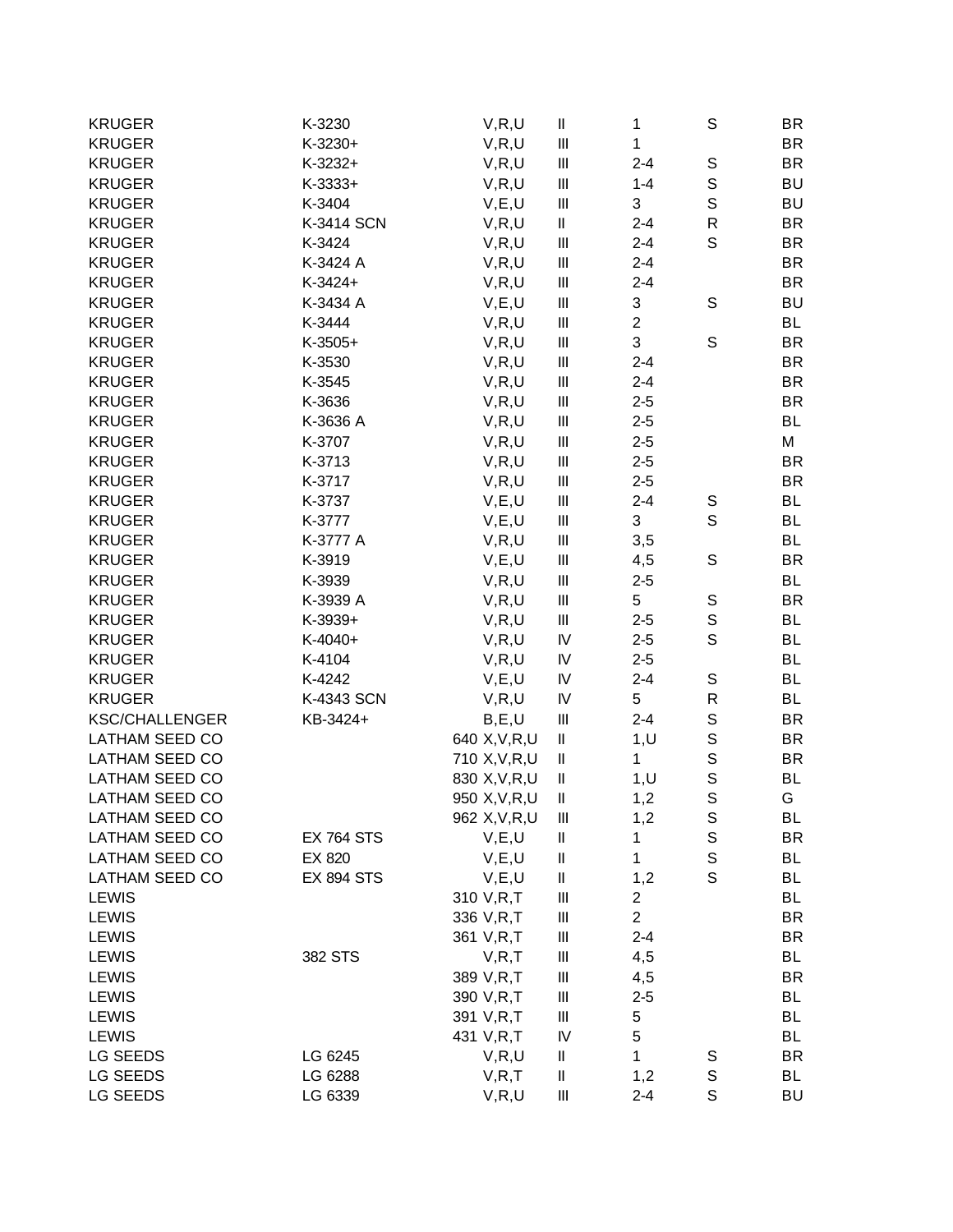| LG SEEDS                | LG 6369             | V, R, T          | Ш                                     | $2 - 4$        | S              | <b>BL</b> |
|-------------------------|---------------------|------------------|---------------------------------------|----------------|----------------|-----------|
| LG SEEDS                | LG 6395             | V, R, T          | Ш                                     | $2 - 5$        | $\mathbb S$    | BL        |
| LG SEEDS                | LG 6484             | V, R, U          | IV                                    | 5,6            | $\mathsf{S}$   | <b>BL</b> |
| LG SEEDS                | LG 6509 C           | V, R, U          | V                                     | 6              | R <sub>3</sub> | BL        |
| <b>MARK SEED CO</b>     | <b>MRK 97CN29</b>   | V, R, P, U       | Ш                                     | 1              | R <sub>3</sub> | BL        |
| MARK SEED CO            | <b>MRK 97CN33</b>   | V, R, P, U       | Ш                                     | 1              | R3,14          | <b>BL</b> |
| MARK SEED CO            | <b>MRK 9825</b>     | V, R, P, U       | Ш                                     | 1              | S              | <b>BR</b> |
| MARK SEED CO            | MRK 9829            | V, R, P, U       | Ш                                     | 1              | S              | BL        |
| MARK SEED CO            | <b>MRK 98CN30</b>   | V, R, P, U       | Ш                                     | 1              | R <sub>3</sub> | <b>BL</b> |
| MARK SEED CO            | <b>MRK 9927</b>     | V, R, P, U       | $\mathsf{I}\mathsf{I}$                | 1              | S              | BL        |
| <b>MARTIN SEEDS</b>     | M-9439              | X, V, R, U       | $\begin{array}{c} \hline \end{array}$ | U              | $\mathsf S$    | <b>BL</b> |
| <b>MARTIN SEEDS</b>     | M-9728              | X, V, R, U       | $\sf II$                              | U              | $\mathsf{S}$   | BL        |
| <b>MARTIN SEEDS</b>     | M-9733              | X, V, R, U       | $\mathbf{III}$                        | U              | R <sub>3</sub> | BL        |
| <b>MARTIN SEEDS</b>     | M-9928              | X, V, E, U       | Ш                                     | U              | R <sub>3</sub> | BL        |
| <b>MARTIN SEEDS</b>     | M-9929              | X, V, E, U       | Ш                                     | U              | S              | <b>BR</b> |
| <b>MARTIN SEEDS</b>     | M-9932              | X, V, E, U       | $\begin{array}{c} \Pi \end{array}$    | U              | S              | G         |
| <b>MARTIN SEEDS</b>     | <b>M-RESISTER</b>   | V, R, U          | $\mathbf{III}$                        | U              | R <sub>3</sub> | <b>BL</b> |
| <b>MERSCHMAN</b>        | <b>ATLANTA III</b>  | V, R, T          | IV                                    | 5              | S              | <b>BL</b> |
| <b>MERSCHMAN</b>        | CHEYENNE V          | V, R, U          | $\mathsf{I}\mathsf{I}$                | $\overline{c}$ | $\mathsf S$    | Y         |
| <b>MERSCHMAN</b>        | CHICKASAW IV        | V, R, U          | $\mathsf{I}\mathsf{I}$                | 1              | $\mathbb S$    | <b>BR</b> |
| <b>MERSCHMAN</b>        | <b>COMANCHE V</b>   | V, R, U          | $\mathsf{I}\mathsf{I}$                | 1              | $\mathsf S$    | <b>BR</b> |
| <b>MERSCHMAN</b>        | <b>DALLAS III</b>   | V, R, U          | IV                                    | 5              | $\mathsf S$    | <b>BR</b> |
| <b>MERSCHMAN</b>        | <b>EISENHOWER V</b> | V, R, U          | Ш                                     | $\overline{2}$ | $\mathsf S$    | <b>BL</b> |
| <b>MERSCHMAN</b>        | <b>HARRISON V</b>   | V, R, U          | $\mathbf{III}$                        | $\overline{2}$ | S              | <b>BL</b> |
| <b>MERSCHMAN</b>        | <b>HOUSTON IV</b>   | V, R, U          | IV                                    | 5              | R3, MR14       | BL        |
| <b>MERSCHMAN</b>        | MOHAVE IV           | V, R, U          | $\mathsf{I}\mathsf{I}$                | $\overline{2}$ |                | <b>BR</b> |
| <b>MERSCHMAN</b>        | <b>MOHAWK II</b>    | V, R, U          | $\mathsf{I}\mathsf{I}$                | $\mathbf{1}$   | ${\mathsf S}$  | <b>BR</b> |
| <b>MERSCHMAN</b>        | <b>SAUK VI</b>      | V, R, U          | $\sf II$                              | $\overline{2}$ | $\mathbb S$    | <b>BL</b> |
| <b>MERSCHMAN</b>        | <b>TRUMAN VI</b>    | V, R, U          | $\mathbf{  }$                         | $\overline{2}$ | $\mathsf S$    | <b>BR</b> |
| MIDWEST SEED GEN        | G 2380              | V, R, P, U       | Ш                                     | 1              | $\mathsf S$    | <b>BR</b> |
| MIDWEST SEED GEN        | G 2711              | V, R, P, U       | Ш                                     | 1              | $\mathbb S$    | <b>BL</b> |
| MIDWEST SEED GEN        | G 3141              | V, R, P, U       | Ш                                     | $\overline{2}$ | $\mathbf S$    | <b>BL</b> |
| MIDWEST SEED GEN        | G 3242              | V, R, P, U       | Ш                                     | $\overline{2}$ | $\mathsf S$    | IB        |
| <b>MILES</b>            | <b>SC DAVID</b>     | V, R, P, U       | IV                                    | 5,6            | ${\sf R}$      | <b>BU</b> |
| <b>MILES</b>            | <b>SC EXODUS</b>    | V, R, P, U       | IV                                    | 5,6            | $\mathbf S$    | <b>BL</b> |
| <b>MILES</b>            | <b>SC JOSHUA</b>    | V, R, P, U       | ${\sf IV}$                            | 5,6            | $\sim$<br>s    | BL        |
| <b>MILES</b>            | <b>SC MARK</b>      | V, R, P, U       | IV                                    | 5,6            | S              | BL        |
| <b>MISSOURI PREMIUM</b> | <b>MAGELLAN</b>     | $V, R, CP, T$ IV |                                       | 5,6            | $\mathbf S$    | BU        |
| MISSOURI PREMIUM        | <b>MUSTANG</b>      | $V, R, CP, T$ IV |                                       | 5,6            | R3,14          | <b>BU</b> |
| <b>MSDA - WILLCROSS</b> |                     | 9447 V, R, P, U  | IV                                    | 5              | S              | BL        |
| <b>MSDA - WILLCROSS</b> | 9644 N              | V, R, P, U       | IV                                    | 5,6            | R3,14          | BL        |
| <b>MSDA - WILLCROSS</b> | RR 2369 N           | V, R, P, U       | Ш                                     | 5              | R <sub>3</sub> | <b>BL</b> |
| <b>MSDA - WILLCROSS</b> | RR 2408 N           | V, R, P, U       | IV                                    | 5,6            | R3,4           | BL        |
| <b>MSDA - WILLCROSS</b> | RR 2467 N           | V, R, P, U       | IV                                    | 5,6            | R3,14          | BL        |
| <b>MUIRHEAD</b>         |                     | 247 V,R,U        | Ш                                     | 1              | S              | BL        |
| <b>MUIRHEAD</b>         |                     | 275 V,R,U        | Ш                                     | 1              | S              | BL        |
| <b>MUIRHEAD</b>         |                     | 279 V,R,U        | Ш                                     | 1              | S              | BL        |
| <b>PIONEER</b>          | 92B61               | V, R, P, U       | Ш                                     | 1              | S              | BL        |
| <b>PIONEER</b>          | 92B91               | V, R, P, U       | Ш                                     | 1              | R3,14          | Y.        |
| <b>PIONEER</b>          |                     | 9306 V, R, P, U  | Ш                                     | $2 - 4$        | S              | BL        |
|                         |                     |                  |                                       |                |                |           |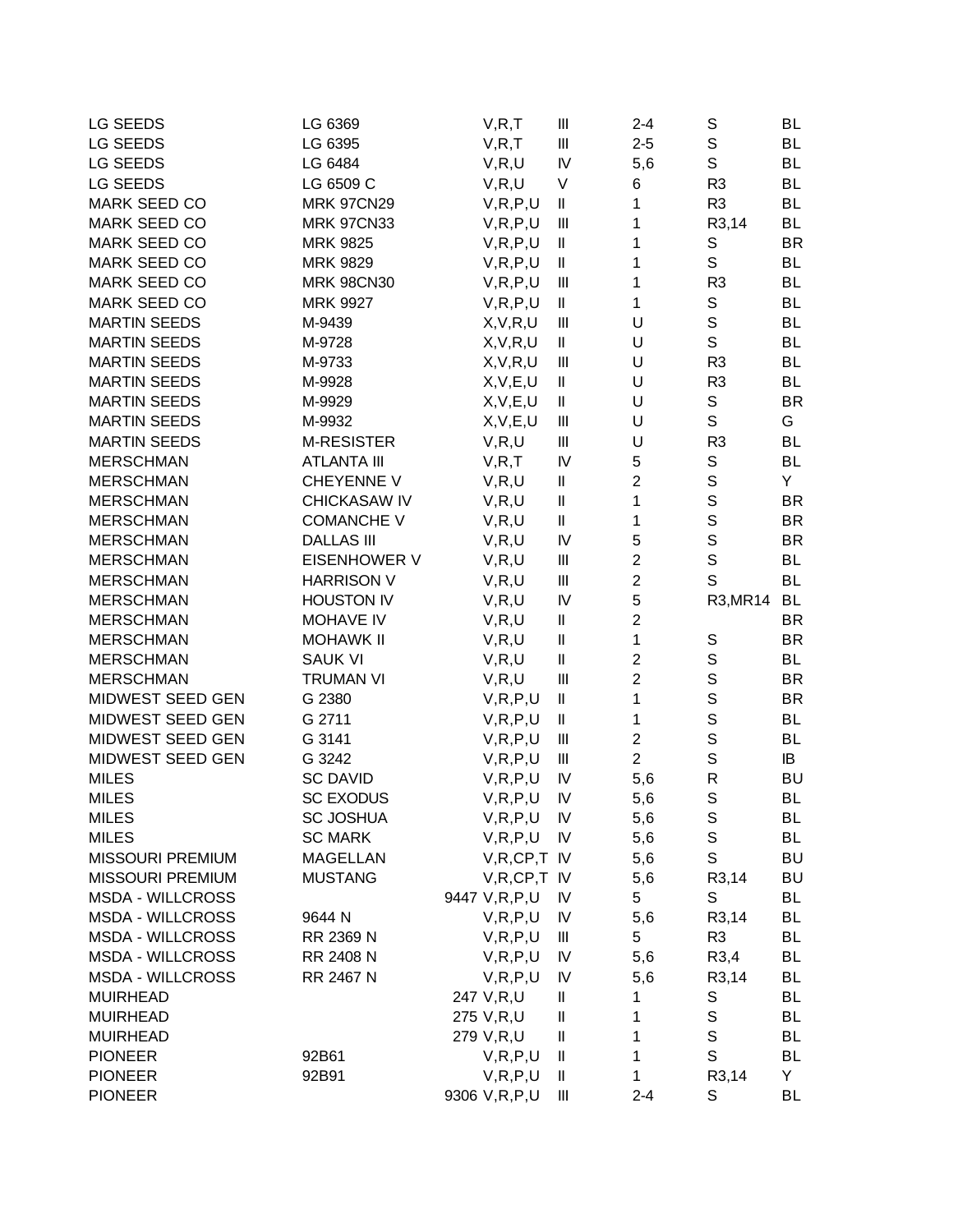| <b>PIONEER</b>        | 93B41              |                 |         | V, R, P, U          | Ш                                  | $2 - 4$        | S                 | <b>BL</b> |
|-----------------------|--------------------|-----------------|---------|---------------------|------------------------------------|----------------|-------------------|-----------|
| <b>PIONEER</b>        | 93B82              |                 |         | V, R, P, U          | $\mathbf{III}$                     | $2 - 5$        | S                 | BL        |
| <b>PIONEER</b>        | 93B83              |                 |         | V, R, P, U          | $\mathbf{III}$                     | 5              | R3, MR14          | <b>BL</b> |
| <b>PIONEER</b>        |                    | 9481 V, R, P, U |         |                     | $\mathsf{I}\mathsf{V}$             | 6              | R3, MR14          | <b>BL</b> |
| <b>PIONEER</b>        |                    | 9492 V, R, P, U |         |                     | IV                                 | 6              | R3,14             | BL        |
| <b>PIONEER</b>        | 95B33              |                 |         | V, R, P, U          | V                                  | 6              | R3, MR14          | IB        |
| PRAIRIE BRAND         | PB-235 X           |                 | V, R, U |                     | $\, \parallel$                     | 1              | S                 | <b>BR</b> |
| PRAIRIE BRAND         | PB-237 X           |                 | V, R, U |                     | $\, \parallel$                     | 1              | $\mathbb S$       | <b>BU</b> |
| PRAIRIE BRAND         | PB-276             |                 | V, R, U |                     | $\, \parallel$                     | 1              | $\mathsf S$       | BL        |
| PRAIRIE BRAND         | PB-293             |                 | V, R, U |                     | $\sf II$                           | $\overline{c}$ | $\mathbb S$       | BL        |
| PRAIRIE BRAND         | PB-322             |                 | V, R, U |                     | $\mathbf{III}$                     | $\overline{c}$ | $\mathsf{s}$      | IB        |
| PRAIRIE BRAND         | PB-330             |                 | V, R, U |                     | $\mathbf{III}$                     | $\overline{2}$ | $\mathsf S$       | BL        |
| PRAIRIE HERITAGE      | PH-3200            |                 |         | $X, V, R, P, U$ III |                                    | U              | $\mathsf{s}$      | BL        |
| PRAIRIE HERITAGE      | PH-3400            |                 |         | $X, V, R, P, U$ III |                                    | U              | $\mathsf S$       | <b>BL</b> |
| PRAIRIE HERITAGE      | PH-3500 S          |                 |         | $X, V, E, P, U$ III |                                    | U              | $\mathsf S$       | <b>BL</b> |
| PRAIRIE HERITAGE      | PH-3600            |                 |         | $X, V, R, P, U$ III |                                    | U              | $\mathsf{s}$      | <b>BL</b> |
| PRAIRIE HERITAGE      | PH-3700            |                 |         | $X, V, R, P, U$ III |                                    | 4              | $\mathsf S$       | BL        |
| PUBLIC VARIETY        | <b>BRONSON</b>     |                 |         | V, R, C, U          | - IV                               | $2-6, U$       | R3,4              | <b>BL</b> |
| PUBLIC VARIETY        | <b>BURLISON</b>    |                 |         | $V, R, CP, U$ II    |                                    | $1 - 4, U$     | S                 | <b>BL</b> |
| PUBLIC VARIETY        | <b>DWIGHT</b>      |                 |         | V, R, C, U          | $\, \parallel$                     | $1 - 4, U$     | R3,4,14           | <b>BL</b> |
| PUBLIC VARIETY        | <b>EDISON</b>      |                 |         | $V, R, CP, U$ III   |                                    | $1 - 6, U$     | S                 | BL        |
| PUBLIC VARIETY        | <b>FLYER</b>       |                 |         | V, R, CP, U IV      |                                    | $2-6, U$       | $\mathbb S$       | <b>BL</b> |
| PUBLIC VARIETY        | IA 1006            |                 |         | V, E, C, U          | T                                  | $1 - 4, U$     | $\mathsf{S}$      | <b>BL</b> |
| PUBLIC VARIETY        | IA 2036            |                 |         | V, R, U             | $\ensuremath{\mathsf{II}}$         | $1 - 4, U$     |                   | Y.        |
| PUBLIC VARIETY        | IA 3005            |                 |         | V, R, C, U          | $\mathbf{III}$                     | $1 - 6, U$     | R                 | BL        |
| PUBLIC VARIETY        | <b>JACK</b>        |                 |         | $V, R, CP, U$ II    |                                    | $1 - 4, U$     | R3,4              | Y.        |
| PUBLIC VARIETY        | <b>LINFORD</b>     |                 |         | V, R, C, U          | Ш                                  | $2 - 6, U$     | R3,4              | BL        |
| PUBLIC VARIETY        | <b>NILE</b>        |                 |         | V, R, C, U          | IV                                 | $2-6, U$       | R <sub>3</sub>    | BL        |
| PUBLIC VARIETY        | <b>OMAHA</b>       |                 |         | V, R, C, U          | IV                                 | $2-6, U$       | $\mathbf S$       | <b>BL</b> |
| PUBLIC VARIETY        | <b>PANA</b>        |                 |         | V, R, C, U          | $\ensuremath{\mathsf{III}}\xspace$ | $1-6, U$       | R3,4,14           | <b>BU</b> |
| PUBLIC VARIETY        | <b>PROBST</b>      |                 |         | $V, R, CP, U$ III   |                                    | $1 - 6, U$     | $\mathbb S$       | <b>BL</b> |
| PUBLIC VARIETY        | <b>RESNIK</b>      |                 |         | $V, R, CP, U$ III   |                                    | $1 - 6, U$     | $\mathbb S$       | <b>BL</b> |
| PUBLIC VARIETY        | <b>THORNE</b>      |                 |         | $V, R, CP, U$ III   |                                    | $1 - 6, U$     | $\mathsf S$       | BL        |
| PUBLIC VARIETY        | <b>VINTON 81</b>   |                 | V, R, U |                     | $\mathbf l$                        |                |                   | Y.        |
| PUBLIC VARIETY        |                    |                 |         |                     |                                    | $1 - 4, U$     |                   |           |
|                       | <b>WILLIAMS 82</b> |                 |         | V, R, C, U          | $\mathbf{III}$                     | $2-6, U$       | S                 | IB        |
| PUBLIC VARIETY        | YALE               |                 |         | V,R,C,U             | Ш                                  | 1-6,U          | R <sub>3</sub> ,4 | <b>BU</b> |
| <b>RENK</b>           | <b>RS 2498</b>     |                 |         | V, R, P, U          | Ш                                  | 1              |                   | <b>BR</b> |
| <b>RENK</b>           | RS 2797            |                 |         | V, R, P, T          | Ш                                  | 1,2            |                   | <b>BL</b> |
| <b>ROESCHLEY</b>      |                    |                 |         | 8276 V,R,C,U        | Ш                                  | 1              | S                 | <b>BR</b> |
| <b>ROESCHLEY</b>      |                    | 8292 V,R,C,U    |         |                     | $\, \parallel$                     | 1              | S                 | Y.        |
| <b>SCHULTZ</b>        | 3860 N STS         |                 | V, R, T |                     | Ш                                  | 4,5            |                   | BL        |
| <b>SCHULTZ</b>        |                    | 3910 V,R,T      |         |                     | Ш                                  | 5,6            | S                 | <b>BL</b> |
| <b>SCHULTZ</b>        | 4415N              |                 | V, R, T |                     | IV                                 | 5,6            | R                 | BL        |
| <b>SCHULTZ</b>        |                    | 4794 V,R,T      |         |                     | IV                                 | 5,6            | S                 | BL        |
| SIEBEN HYBRIDS        |                    |                 |         | 286 V, R, P, U      | Ш                                  | 1,2            |                   | <b>BR</b> |
| SIEBEN HYBRIDS        |                    |                 |         | 288 V, R, P, U      | Ш                                  | 1,2            |                   | BU        |
| <b>SIEBEN HYBRIDS</b> |                    |                 |         | 298 V, R, P, U      | Ш                                  | 1,2            |                   | <b>BU</b> |
| SOUTHERN STATES       | <b>FFR-396</b>     |                 |         | V, R, P, U          | Ш                                  | 6              | $\mathbb S$       | BL        |
| SOUTHERN STATES       | <b>FFR-439</b>     |                 |         | V, R, P, T          | IV                                 | 6              | $\mathsf S$       | BL        |
| SOUTHERN STATES       | <b>FFR-478</b>     |                 |         | V, R, P, T          | IV                                 | 6              | R3,14             | BL        |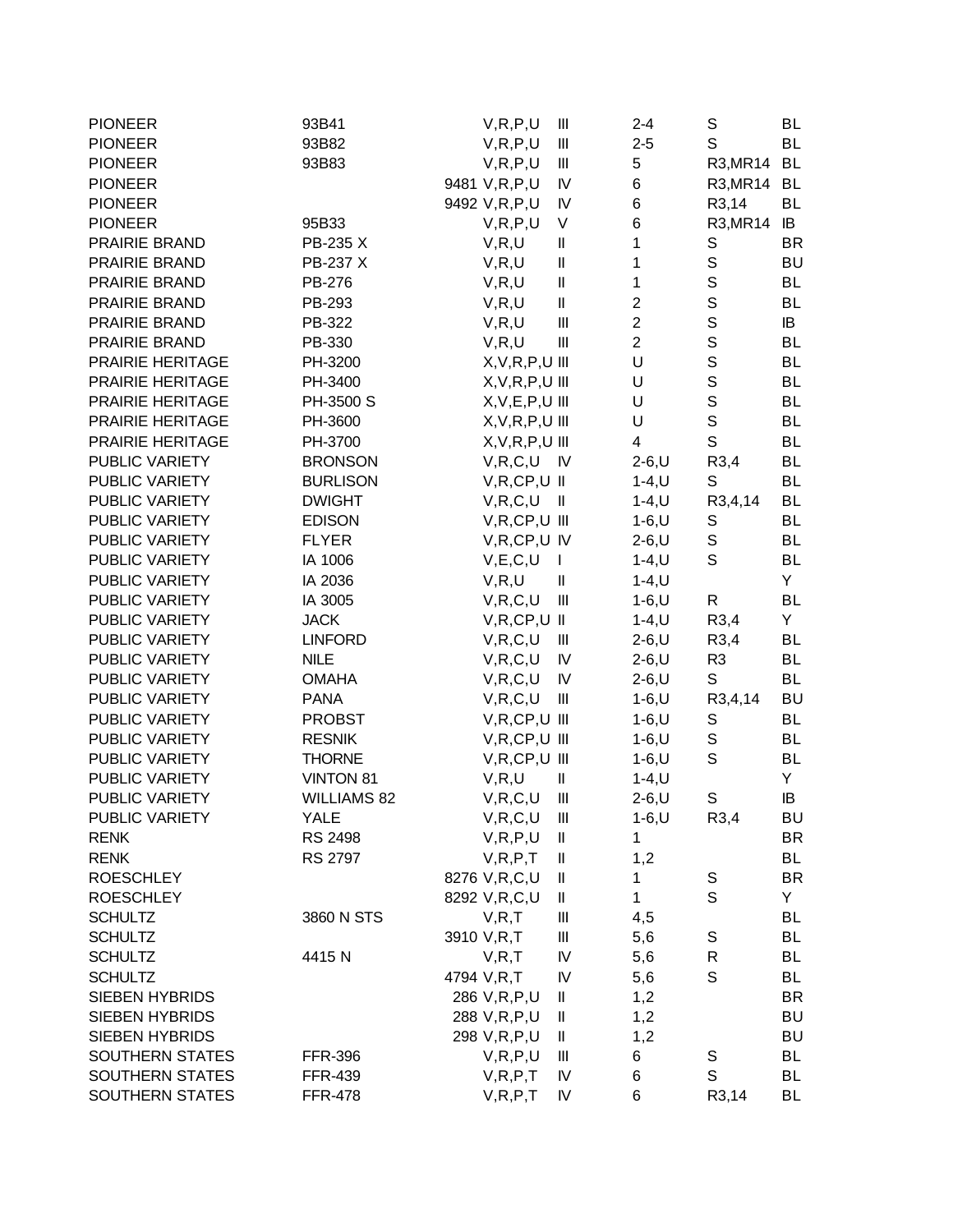| SOUTHERN STATES         | <b>FFR-493</b>     | V, R, P, T          | IV                                 | 6          | S                                | BL        |
|-------------------------|--------------------|---------------------|------------------------------------|------------|----------------------------------|-----------|
| SOUTHERN STATES         | <b>FFR-542</b>     | V, R, P, T          | V                                  | 6          | R3,14                            | <b>BR</b> |
| SOUTHERN STATES         | <b>HT-381-STS</b>  | V, R, P, T          | Ш                                  | 6          | S                                | BL        |
| SOUTHERN STATES         | <b>HT-551-STS</b>  | V, R, P, T          | $\vee$                             | 6          | $\mathbb S$                      | BR        |
| <b>SPECIALTY GRAINS</b> | <b>SGI 306</b>     | V, R, C, U          | Ш                                  | 1,4        | $\mathbf S$                      | Y.        |
| <b>STINE</b>            | 2490-1             | X, V, R, U          | Ш                                  | $1 - 4$    | S                                | <b>BU</b> |
| <b>STINE</b>            | 2499-0             | X, V, R, U          | Ш                                  | 1,2        | $\mathsf S$                      | <b>BR</b> |
| <b>STINE</b>            |                    | 2788 X, V, R, U     | Ш                                  | $1 - 4$    | $\mathsf S$                      | BL        |
| <b>STINE</b>            | 2870-0             | X, V, R, U          | $\mathbf{  }$                      | $2 - 4$    | $\mathsf{S}$                     | <b>BR</b> |
| <b>STINE</b>            | 2890-2             | X, V, R, U          | II                                 | $1 - 4$    | R3, MR4                          | <b>BR</b> |
| <b>STINE</b>            |                    | 3160 X, V, R, U     | Ш                                  | $2 - 4$    | S                                | <b>BL</b> |
| <b>STINE</b>            | 3171-1             | X, V, R, U          | $\begin{array}{c} \Pi \end{array}$ | $1 - 4$    | $\mathbf S$                      | <b>BU</b> |
| <b>STINE</b>            | 3398-0             | X, V, R, U          | Ш                                  | $2 - 4$    | $\mathbf S$                      | <b>BR</b> |
| <b>STINE</b>            | 3398-1             | X, V, R, U          | Ш                                  | $2 - 4$    | $\mathbb S$                      | <b>BR</b> |
| <b>STINE</b>            |                    | 3480 X, V, R, U     | Ш                                  | $2 - 4$    | $\mathsf S$                      | <b>BR</b> |
| <b>STINE</b>            | 3590-0             | X, V, R, U          | Ш                                  | $2 - 4$    |                                  | BR        |
| <b>STINE</b>            |                    | 3683 X, V, R, U     | Ш                                  | 3          | S                                | <b>BL</b> |
| <b>STINE</b>            | 3690-0             | X, V, R, U          | Ш                                  | $2 - 4$    |                                  | <b>BR</b> |
| <b>STINE</b>            | 3870-0             | X, V, R, U          | Ш                                  | $2 - 5$    | S                                | <b>BL</b> |
| <b>STINE</b>            | 3990-0             | X, V, R, U          | Ш                                  | $2 - 5$    | S                                | <b>BL</b> |
| <b>STINE</b>            | 4199-2             | X, V, R, U          | IV                                 | 5,6        | R <sub>3</sub> , MR <sub>4</sub> | BL        |
| <b>STINE</b>            |                    | 4790 X, V, R, U     | IV                                 | 5,6        | S                                | <b>BR</b> |
| <b>STINE</b>            | X4702              | X, V, R, U          | IV                                 | 5,6        | $\mathbb S$                      | <b>BL</b> |
| <b>TERRA</b>            | E 248              | $X, V, E, P, T$ II  |                                    | 1, U       | $\mathbb S$                      | BR        |
| <b>TERRA</b>            | E 348              | $X, V, E, P, T$ III |                                    | $2 - 5, U$ | $\mathsf S$                      | BL        |
| <b>TERRA</b>            | E 394              | V, E, P, T          | Ш                                  | 5, U       | $\mathbb S$                      | <b>BR</b> |
| <b>TERRA</b>            | E 438              | V, E, P, T          | IV                                 | $5,6,$ U   | R3, MR14                         | BL        |
| <b>TERRA</b>            | <b>TS 253</b>      | $X, V, R, P, U$ II  |                                    |            | S                                | <b>BR</b> |
| <b>TERRA</b>            | <b>TS 258</b>      |                     |                                    | 1, U       | R3,14                            | Y         |
| <b>TERRA</b>            | <b>TS 277</b>      | $X, V, R, P, U$ II  |                                    | 1, U       |                                  | <b>BL</b> |
|                         |                    | $X, V, R, P, T$ II  |                                    | $1 - 4, U$ | S                                |           |
| <b>TERRA</b>            | <b>TS 317</b>      | $X, V, R, P, T$ III |                                    | $2-4, U$   | $\mathbb S$                      | <b>BL</b> |
| <b>TERRA</b>            | TS 364 T           | $X, V, R, P, T$ III |                                    | $2 - 5, U$ | $\mathbb S$                      | BR        |
| <b>TERRA</b>            | <b>TS 387</b>      | $X, V, R, P, T$ III |                                    | 5, U       | $\mathsf S$                      | <b>BL</b> |
| <b>TERRA</b>            | <b>TS 415</b>      | V, R, P, T          | IV                                 | $5,6,$ U   | $\mathbf S$                      | <b>BL</b> |
| <b>TERRA</b>            | <b>TS 474</b>      | V, R, P, T          | IV                                 | 6          | S                                | <b>BR</b> |
| TRISLER                 | TRISOY 2770        | V,R,U               | Ш                                  | 1,U        | S                                | BL        |
| <b>TRISLER</b>          | <b>TRISOY 2880</b> | V, R, U             | Ш                                  | 1          | $\mathbb S$                      | IB        |
| <b>TRISLER</b>          | <b>TRISOY 2982</b> | V, R, U             | II                                 | 1          | R <sub>3</sub>                   | <b>BL</b> |
| <b>TRISLER</b>          | <b>TRISOY 3060</b> | V, R, U             | $\parallel \parallel$              | 1,4        | S                                | BL        |
| <b>TRISLER</b>          | <b>TRISOY 3252</b> | V, R, U             | $\parallel \parallel$              | $1,4,$ U   | $\mathbb S$                      | <b>BU</b> |
| <b>TRISLER</b>          | <b>TRISOY 3381</b> | V, R, U             | $\parallel \parallel$              | 1,4        | $\mathsf S$                      | BL        |
| <b>TRISLER</b>          | <b>TRISOY 3671</b> | V, R, U             | $\ensuremath{\mathsf{III}}\xspace$ | 5          | R3,4                             | BL        |
| <b>TRISLER</b>          | <b>TRISOY 3873</b> | V, R, U             | $\ensuremath{\mathsf{III}}\xspace$ | 5          | S                                | IB        |
| <b>TRISLER</b>          | <b>TRISOY 3882</b> | V, R, U             | $\ensuremath{\mathsf{III}}\xspace$ | 5,6        | $\mathbf S$                      | BL        |
| <b>TRISLER</b>          | <b>TRISOY 4380</b> | V, R, U             | IV                                 | 5,6        | S                                | <b>BU</b> |
| <b>TWIN STATES</b>      | <b>TS 267</b>      | V, R, P, T          | Ш                                  | 2, U       |                                  | BL        |
| <b>TWIN STATES</b>      | <b>TS 317</b>      | V, R, P, T          | Ш                                  | 2, U       |                                  | <b>BU</b> |
| <b>TWIN STATES</b>      | <b>TS 337</b>      | V, R, P, T          | Ш                                  | 2, U       |                                  | BL        |
| <b>TWIN STATES</b>      | <b>TS 367</b>      | V, R, P, T          | Ш                                  | 2, U       |                                  | BL        |
| <b>TWIN STATES</b>      | <b>TS 397</b>      | V, R, P, T          | $\parallel \parallel$              | 2, U       |                                  | BL        |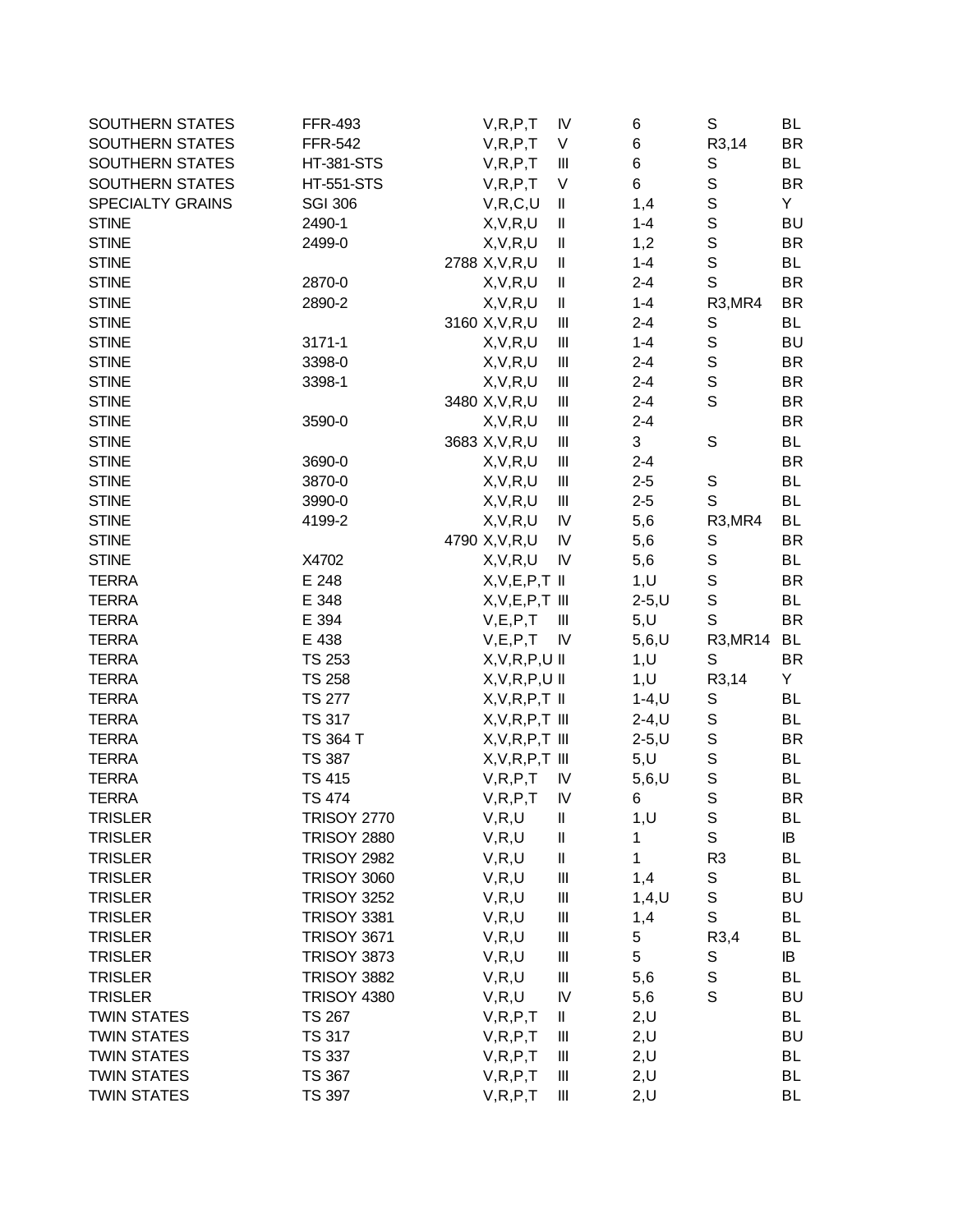| <b>UAP</b>    | DG 3196              | X, V, R, U      | I                                     | 1              | S           | BL        |
|---------------|----------------------|-----------------|---------------------------------------|----------------|-------------|-----------|
| <b>UAP</b>    | DG 3252              | X, V, R, U      | $\mathsf{I}\mathsf{I}$                | 1              | $\mathbf S$ | <b>BR</b> |
| <b>UAP</b>    | DG 3256              | X, V, R, U      | Ш                                     | 1              | $\mathbf S$ | <b>BR</b> |
| <b>UAP</b>    | DG 3281 N            | X, V, R, U      | Ш                                     | 1              | $\mathsf R$ | <b>BL</b> |
| <b>UAP</b>    | DG 3282              | X, V, R, U      | Ш                                     | 1              | S           | <b>BL</b> |
| <b>UAP</b>    | DG 3304              | X, V, R, U      | $\begin{array}{c} \hline \end{array}$ | $1 - 4$        |             | <b>BL</b> |
| <b>UAP</b>    | DG 3315              | X, V, R, U      | $\begin{array}{c} \hline \end{array}$ | $\overline{c}$ | $\mathbb S$ | BU        |
| <b>UAP</b>    | DG 3331 N            | X, V, R, U      | $\begin{array}{c} \hline \end{array}$ | $2 - 4$        |             | BL        |
| <b>UAP</b>    | DG 3368              | X, V, R, U      | $\begin{array}{c} \hline \end{array}$ | $\overline{c}$ | $\mathbf S$ | <b>BR</b> |
| <b>UAP</b>    | DG 3395              | X, V, R, U      | $\ensuremath{\mathsf{III}}\xspace$    | $2 - 4$        |             | <b>BL</b> |
| <b>UAP</b>    | DG 3438 N            | X, V, R, U      | IV                                    | 5              |             | <b>BL</b> |
| <b>UAP</b>    | X 250                | X, V, R, U      | Ш                                     | 4              |             | <b>BR</b> |
| <b>WILDY</b>  | <b>WS 4305</b>       | V, R, U         | IV                                    | 6              | R           | BU        |
| <b>WILDY</b>  | WS 4505              | V, R, U         | IV                                    | 6              | ${\sf R}$   | <b>BL</b> |
| <b>WILDY</b>  | <b>WS EX 31208</b>   | V, E, U         | $\ensuremath{\mathsf{III}}\xspace$    | $\mathbf 5$    | $\mathbb S$ | G         |
| <b>WILDY</b>  | <b>WS EX 32087</b>   | V, R, U         | Ш                                     | $\mathbf 5$    | ${\sf R}$   | IB        |
| <b>WILDY</b>  | <b>WS EX 52</b>      | V, R, U         | IV                                    | 5              | ${\sf R}$   | <b>BL</b> |
| <b>WILKEN</b> |                      | 1486 X, V, R, U | T                                     | 1              | $\mathbb S$ | <b>BL</b> |
| <b>WILKEN</b> |                      | 2302 X, V, R, U | T                                     | 1              | $\mathbf S$ | <b>BR</b> |
| <b>WILKEN</b> | 2441 N               | X, V, R, U      | Ш                                     | 1, U           | R           | G         |
| <b>WILKEN</b> |                      | 2458 X, V, R, U | Ш                                     | $\overline{2}$ | $\mathbb S$ | Y         |
| <b>WILKEN</b> |                      | 2516 X, V, R, U | Ш                                     | 1, U           | $\mathsf S$ | BR        |
| <b>WILKEN</b> |                      | 2554 X, V, R, U | $\mathop{  }$                         | 1, U           | S           | BR        |
| <b>WILKEN</b> |                      | 2563 X, V, R, U | Ш                                     | 1, U           | $\mathbb S$ | BR        |
| <b>WILKEN</b> |                      | 2573 X, V, R, U | Ш                                     | 1,2,U          | $\mathbf S$ | <b>BL</b> |
| <b>WILKEN</b> |                      | 2575 X, V, R, U | Ш                                     | 1,2            | $\mathbf S$ | <b>BL</b> |
| <b>WILKEN</b> | 2586 N               | X, V, R, U      | $\mathop{  }$                         | 1,2            | ${\sf R}$   | <b>BR</b> |
| <b>WILKEN</b> |                      | 2592 X, V, R, U | Ш                                     | 1,2            | $\mathbb S$ | <b>BR</b> |
| <b>WILKEN</b> | 2681 CN              | X, V, R, U      | Ш                                     | 1,2            | R           | <b>BL</b> |
| <b>WILKEN</b> |                      | 3414 X, V, R, U | $\parallel \parallel$                 | 1,2,U          | $\mathbb S$ | <b>BL</b> |
| <b>WILKEN</b> |                      | 3418 X, V, R, U | $\begin{array}{c} \hline \end{array}$ | $1,2,$ U       | $\mathbb S$ | <b>BU</b> |
| <b>WILKEN</b> | 3431 CN              | X, V, R, U      | Ш                                     | $1,2,$ U       | ${\sf R}$   | <b>BL</b> |
| <b>WILKEN</b> |                      | 3466 X, V, R, U | Ш                                     | $\overline{c}$ | $\mathbb S$ | BU        |
| <b>WILKEN</b> |                      | 3468 X, V, R, U | Ш                                     | $\overline{2}$ | $\mathbf S$ | <b>BR</b> |
| <b>WILKEN</b> |                      | 3494 X, V, R, U | $\begin{array}{c} \Pi \end{array}$    | $2-4, U$       | S           | <b>BL</b> |
| <b>WILKEN</b> | <b>WE 545</b>        | X,V,R,U         | Ш                                     | $2 - 4$        | S           | BR        |
|               |                      |                 |                                       |                |             |           |
| Entry Info:   | $V = \text{Variety}$ |                 |                                       |                |             |           |
|               | $R =$ Released       |                 |                                       |                |             |           |
|               | $X = Brand$          |                 |                                       |                |             |           |
|               | $C =$ Certified      |                 |                                       |                |             |           |
|               | $B = B$ lend         |                 |                                       |                |             |           |
|               | $P =$ Protected      |                 |                                       |                |             |           |
|               | $E = Experimental$   |                 |                                       |                |             |           |
|               | $T = Treated$        |                 |                                       |                |             |           |
|               | $U =$ Untreated      |                 |                                       |                |             |           |
|               |                      |                 |                                       |                |             |           |

Trial Regions: 1 - DeKalb & Dwight 30"

2 - Monmouth & Urbana 30"

3 - Monmouth & Perry 30"